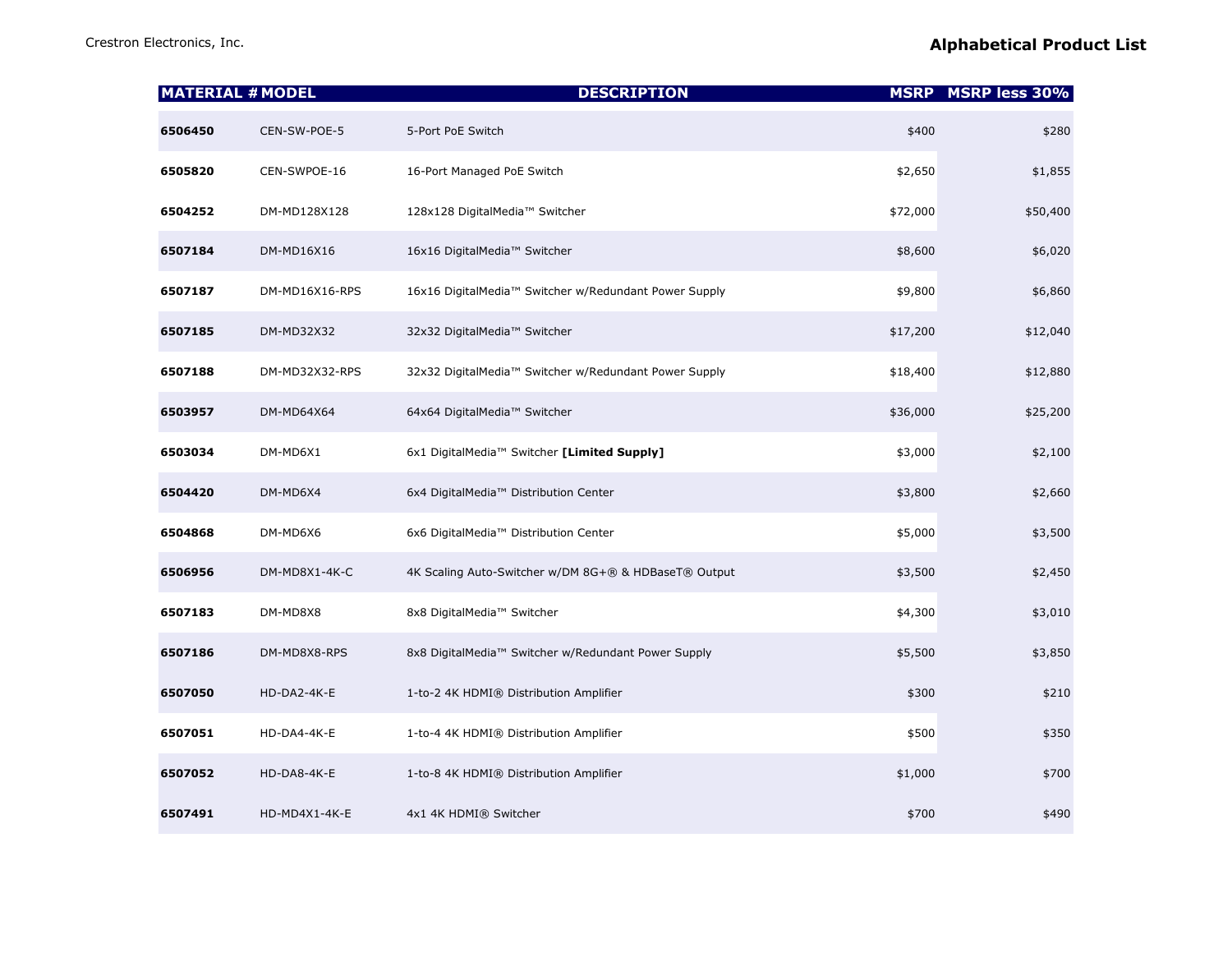| <b>MATERIAL # MODEL</b> |               | <b>DESCRIPTION</b>                                        | <b>MSRP</b> | <b>MSRP less 30%</b> |
|-------------------------|---------------|-----------------------------------------------------------|-------------|----------------------|
| 6507490                 | HD-MD4X2-4K-E | 4x2 4K HDMI® Switcher                                     | \$900       | \$630                |
| 6507489                 | HD-MD6X2-4K-E | 6x2 4K HDMI® Switcher                                     | \$1,100     | \$770                |
| 6502440                 | HD-MD8X1      | QuickSwitch HD® 8x1 HDMI® Switcher [Limited Supply]       | \$1,200     | \$840                |
| 6506955                 | HD-MD8X1-4K   | 4K Scaling Auto-Switcher                                  | \$2,500     | \$1,750              |
| 6502428                 | HD-MD8X2      | QuickSwitch HD® 8x2 HDMI® Switcher [Limited Supply]       | \$1,500     | \$1,050              |
| 6501464                 | QM-DA-4       | 1 to 4 QuickMedia Distribution Amplifier [Limited Supply] | \$1,100     | \$770                |
| 6501465                 | QM-DA-8       | 1 to 8 QuickMedia Distribution Amplifier [Limited Supply] | \$1,400     | \$980                |
| 6501390                 | QM-MD16X16    | 16x16 QuickMedia Matrix Switcher [Limited Supply]         | \$7,000     | \$4,900              |
| 6500470                 | QM-MD5X1      | 5x1 QuickMedia Distribution Center [Limited Supply]       | \$2,400     | \$1,680              |
| 6501979                 | QM-MDM3X1     | 3x1 QuickMedia Mini-Switcher [Limited Supply]             | \$800       | \$560                |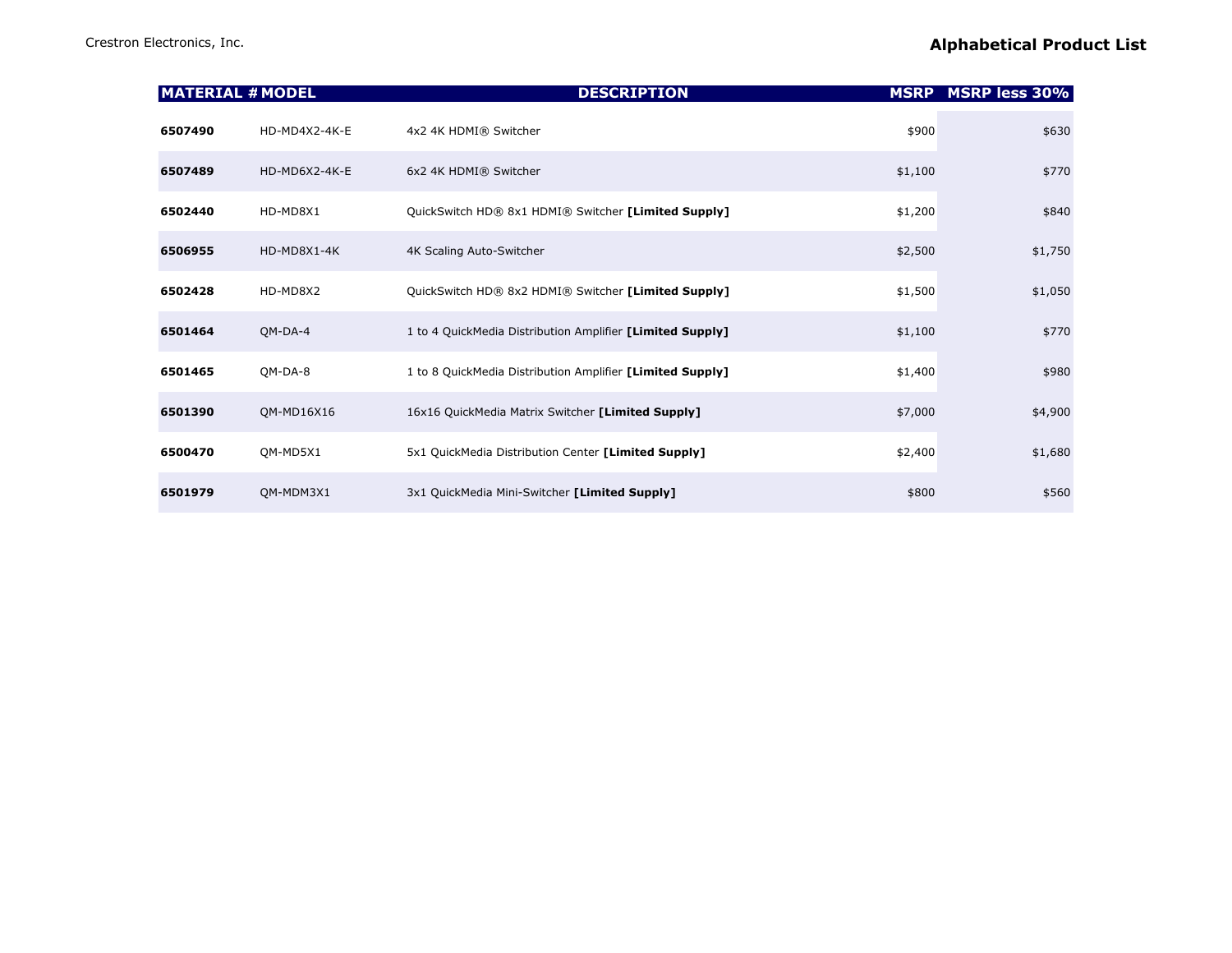|         | <b>MATERIAL # MODEL</b> | <b>DESCRIPTION</b>                                                                                             |       | <b>MSRP MSRP less 30%</b> |
|---------|-------------------------|----------------------------------------------------------------------------------------------------------------|-------|---------------------------|
| 6501780 | APAD-B                  | Wall Mount LCD Controller, Black; For mounting options, see Configuration &<br>Ordering Guide [Limited Supply] | \$500 | \$350                     |
| 6501771 | APAD-W                  | Wall Mount LCD Controller, White; For mounting options, see Configuration &<br>Ordering Guide [Limited Supply] | \$500 | \$350                     |
| 6504636 | C2N-CBD-E-A-S           | Cameo® Express Keypad, Standard Mount, Almond Smooth                                                           | \$280 | \$196                     |
| 6504637 | C2N-CBD-E-B-S           | Cameo® Express Keypad, Standard Mount, Black Smooth                                                            | \$280 | \$196                     |
| 6504638 | C2N-CBD-E-W-S           | Cameo® Express Keypad, Standard Mount, White Smooth                                                            | \$280 | \$196                     |
| 6504659 | C2N-CBD-P-A-S           | Cameo® Keypad, Standard Mount, Almond Smooth                                                                   | \$360 | \$252                     |
| 6504661 | C2N-CBD-P-A-T           | Cameo® Keypad, Standard Mount, Almond Textured                                                                 | \$360 | \$252                     |
| 6504663 | C2N-CBD-P-B-S           | Cameo® Keypad, Standard Mount, Black Smooth                                                                    | \$360 | \$252                     |
| 6504664 | C2N-CBD-P-B-T           | Cameo® Keypad, Standard Mount, Black Textured                                                                  | \$360 | \$252                     |
| 6504662 | C2N-CBD-P-BRN-S         | Cameo® Keypad, Standard Mount, Brown Smooth                                                                    | \$360 | \$252                     |
| 6504665 | C2N-CBD-P-DA-S          | Cameo® Keypad, Standard Mount, Dark Almond Smooth                                                              | \$360 | \$252                     |
| 6504666 | C2N-CBD-P-DSK-T         | Cameo® Keypad, Standard Mount, Dusk Textured                                                                   | \$360 | \$252                     |
| 6504667 | C2N-CBD-P-GRY-S         | Cameo® Keypad, Standard Mount, Gray Smooth                                                                     | \$360 | \$252                     |
| 6504668 | C2N-CBD-P-IVR-S         | Cameo® Keypad, Standard Mount, Ivory Smooth                                                                    | \$360 | \$252                     |
| 6504669 | C2N-CBD-P-LAT-T         | Cameo® Keypad, Standard Mount, Latte Textured                                                                  | \$360 | \$252                     |
| 6504670 | C2N-CBD-P-W-S           | Cameo® Keypad, Standard Mount, White Smooth                                                                    | \$360 | \$252                     |
| 6504671 | C2N-CBD-P-W-T           | Cameo® Keypad, Standard Mount, White Textured                                                                  | \$360 | \$252                     |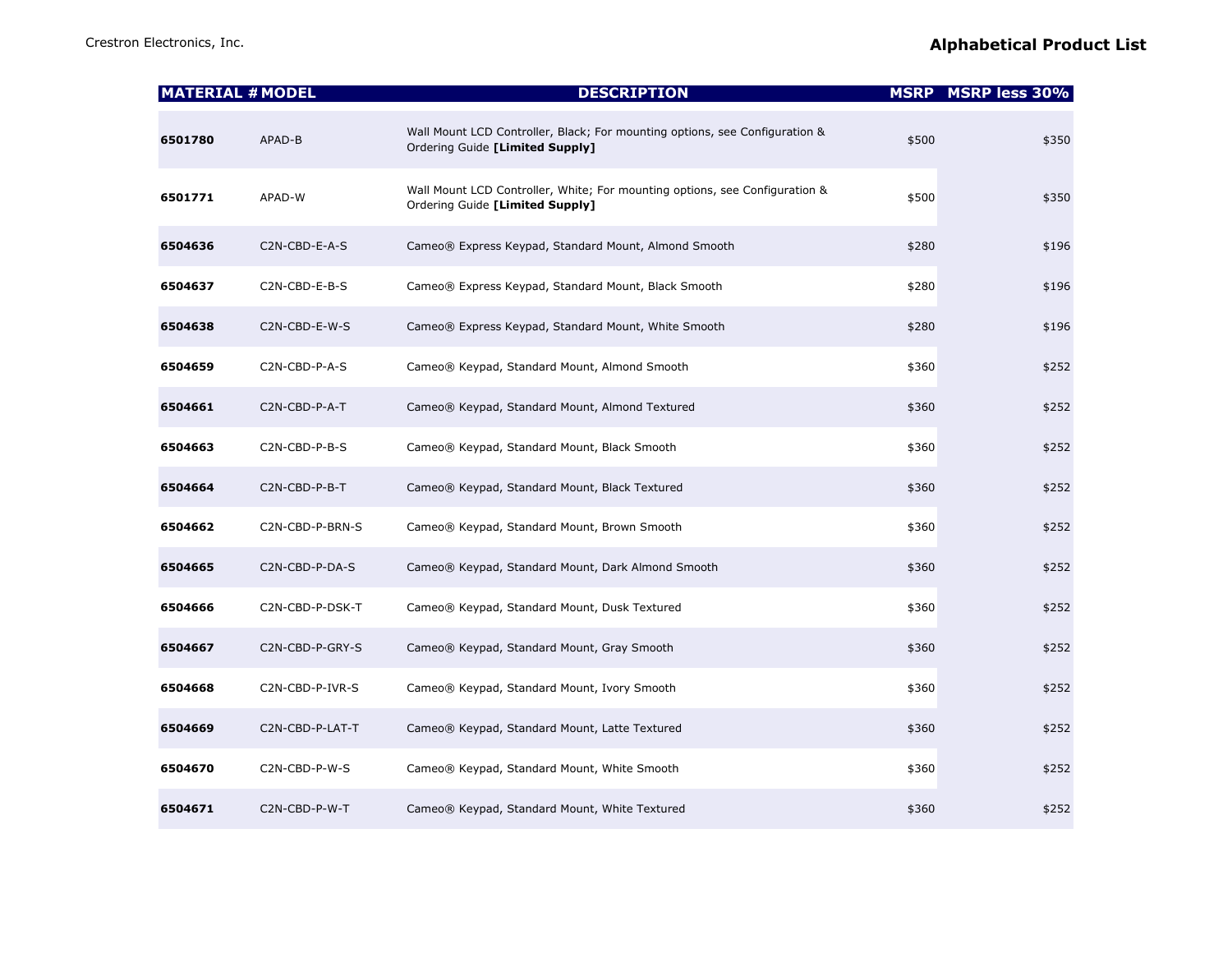|         | <b>MATERIAL # MODEL</b> | <b>DESCRIPTION</b>                                      |       | <b>MSRP MSRP less 30%</b> |
|---------|-------------------------|---------------------------------------------------------|-------|---------------------------|
| 6504673 | C2N-CBF-P-A-T           | Cameo® Keypad, Flush Mount, Almond Textured             | \$360 | \$252                     |
| 6504676 | C2N-CBF-P-B-T           | Cameo® Keypad, Flush Mount, Black Textured              | \$360 | \$252                     |
| 6504678 | C2N-CBF-P-DSK-T         | Cameo® Keypad, Flush Mount, Dusk Textured               | \$360 | \$252                     |
| 6504681 | C2N-CBF-P-LAT-T         | Cameo® Keypad, Flush Mount, Latte Textured              | \$360 | \$252                     |
| 6504683 | C2N-CBF-P-W-T           | Cameo® Keypad, Flush Mount, White Textured              | \$360 | \$252                     |
| 6505635 | C2N-CBV-P-B-T           | Cameo® Keypad, Vimar <sup>™</sup> Mount, Black Textured | \$500 | \$350                     |
| 6505636 | C2N-CBV-P-W-T           | Cameo® Keypad, Vimar <sup>™</sup> Mount, White Textured | \$500 | \$350                     |
| 6503805 | C2N-DB12-A-S            | Decorator Keypad, 12-Buttons, Almond Smooth             | \$260 | \$182                     |
| 6503804 | C2N-DB12-W-S            | Decorator Keypad, 12-Buttons, White Smooth              | \$260 | \$182                     |
| 6500309 | C2N-DB12B               | Decorator Keypad, 12-Buttons, Black Smooth              | \$260 | \$182                     |
| 6503801 | C2N-DB6-A-S             | Decorator Keypad, 6-Buttons, Almond Smooth              | \$260 | \$182                     |
| 6503800 | C2N-DB6-W-S             | Decorator Keypad, 6-Buttons, White Smooth               | \$260 | \$182                     |
| 6500328 | C2N-DB6B                | Decorator Keypad, 6-Buttons, Black Smooth               | \$260 | \$182                     |
| 6503803 | C2N-DB8-A-S             | Decorator Keypad, 8-Buttons, Almond Smooth              | \$260 | \$182                     |
| 6503802 | C2N-DB8-W-S             | Decorator Keypad, 8-Buttons, White Smooth               | \$260 | \$182                     |
| 6500358 | C2N-DB8B                | Decorator Keypad, 8-Buttons, Black Smooth               | \$260 | \$182                     |
| 6503846 | C2N-DBF12-A-S           | Decorator Function Keypad, Almond Smooth                | \$260 | \$182                     |
| 6503845 | C2N-DBF12-W-S           | Decorator Function Keypad, White Smooth                 | \$260 | \$182                     |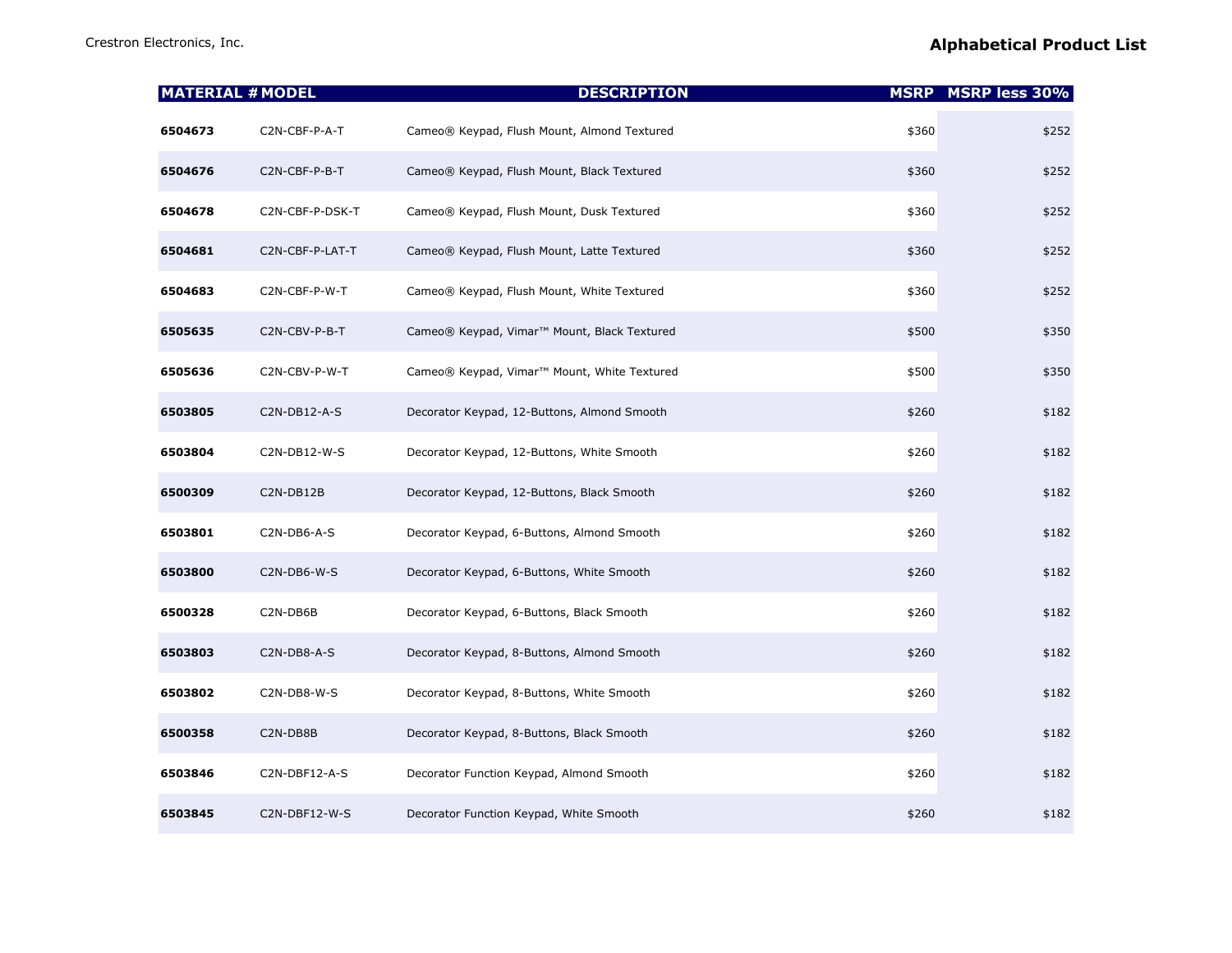| <b>MATERIAL # MODEL</b> |               | <b>DESCRIPTION</b>                                                      |       | <b>MSRP MSRP less 30%</b> |
|-------------------------|---------------|-------------------------------------------------------------------------|-------|---------------------------|
| 6501174                 | C2N-DBF12B    | Decorator Function Keypad, Black Smooth                                 | \$260 | \$182                     |
| 6503717                 | CNX-B12-A-T   | Designer Keypad, 12-Buttons, Almond Textured; includes 1-gang faceplate | \$360 | \$252                     |
| 6503635                 | CNX-B12-DSK-T | Designer Keypad, 12-Buttons, Dusk Textured; includes 1-gang faceplate   | \$360 | \$252                     |
| 6503636                 | CNX-B12-LAT-T | Designer Keypad, 12-Buttons, Latte Textured; includes 1-gang faceplate  | \$360 | \$252                     |
| 6503719                 | $CNX-B12-W-T$ | Designer Keypad, 12-Buttons, White Textured; includes 1-gang faceplate  | \$360 | \$252                     |
| 6500765                 | CNX-B12B      | Designer Keypad, 12-Buttons, Black Textured; includes 1-gang faceplate  | \$360 | \$252                     |
| 6503710                 | $CNX-B2-A-T$  | Designer Keypad, 2-Buttons, Almond Textured; includes 1-gang faceplate  | \$360 | \$252                     |
| 6503615                 | CNX-B2-DSK-T  | Designer Keypad, 2-Buttons, Dusk Textured; includes 1-gang faceplate    | \$360 | \$252                     |
| 6503616                 | CNX-B2-LAT-T  | Designer Keypad, 2-Buttons, Latte Textured; includes 1-gang faceplate   | \$360 | \$252                     |
| 6503712                 | CNX-B2-W-T    | Designer Keypad, 2-Buttons, White Textured; includes 1-gang faceplate   | \$360 | \$252                     |
| 6500459                 | CNX-B2B       | Designer Keypad, 2-Buttons, Black Textured; includes 1-gang faceplate   | \$360 | \$252                     |
| 6503711                 | CNX-B4-A-T    | Designer Keypad, 4-Buttons, Almond Textured; includes 1-gang faceplate  | \$360 | \$252                     |
| 6503617                 | CNX-B4-DSK-T  | Designer Keypad, 4-Buttons, Dusk Textured; includes 1-gang faceplate    | \$360 | \$252                     |
| 6503618                 | CNX-B4-LAT-T  | Designer Keypad, 4-Buttons, Latte Textured; includes 1-gang faceplate   | \$360 | \$252                     |
| 6503714                 | CNX-B4-W-T    | Designer Keypad, 4-Buttons, White Textured; includes 1-gang faceplate   | \$360 | \$252                     |
| 6500768                 | CNX-B4B       | Designer Keypad, 4-Buttons, Black Textured; includes 1-gang faceplate   | \$360 | \$252                     |
| 6503713                 | CNX-B6-A-T    | Designer Keypad, 6-Buttons, Almond Textured; includes 1-gang faceplate  | \$360 | \$252                     |
| 6503629                 | CNX-B6-DSK-T  | Designer Keypad, 6-Buttons, Dusk Textured; includes 1-gang faceplate    | \$360 | \$252                     |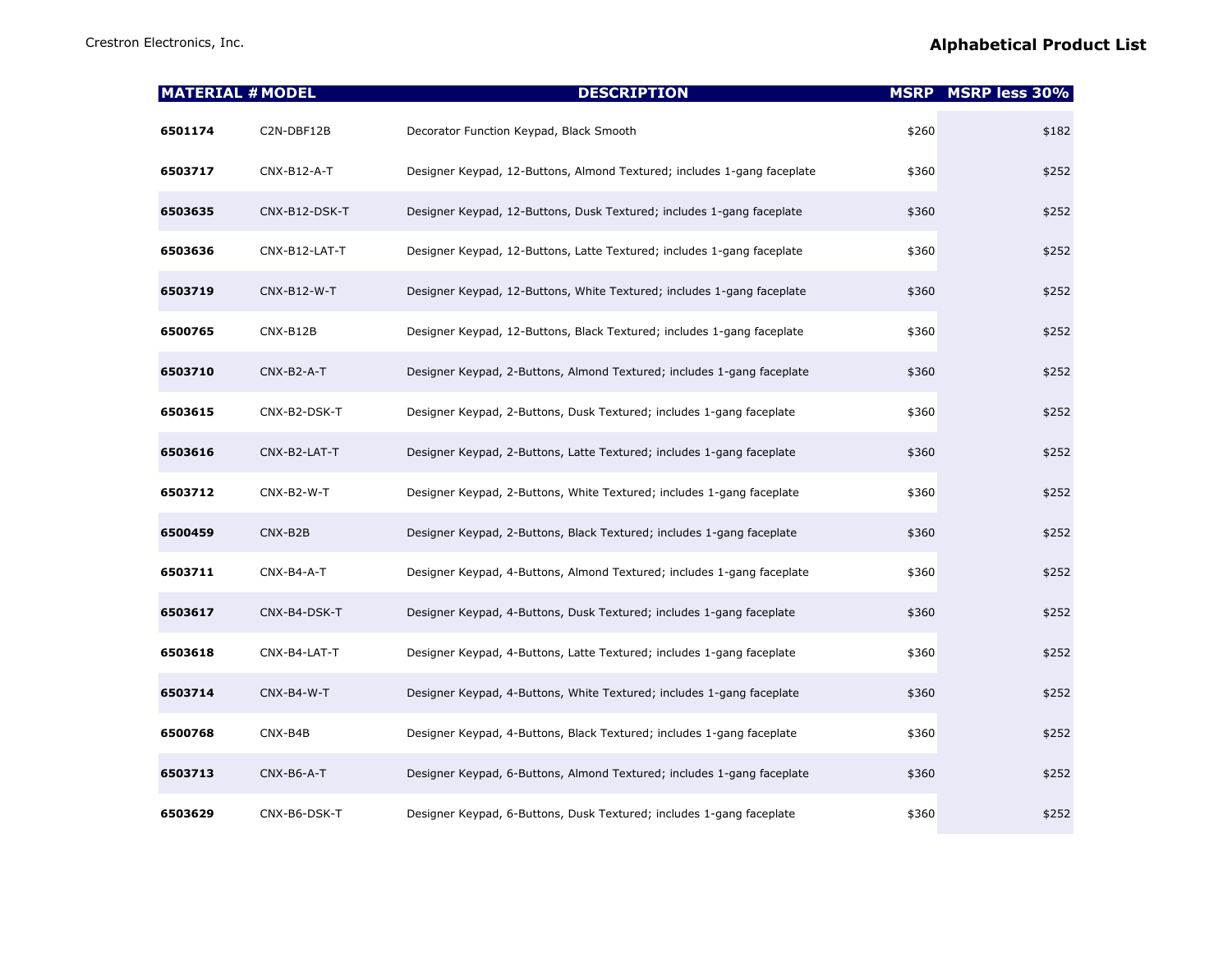|         | <b>MATERIAL # MODEL</b> | <b>DESCRIPTION</b>                                                     | <b>MSRP</b> | <b>MSRP less 30%</b> |
|---------|-------------------------|------------------------------------------------------------------------|-------------|----------------------|
| 6503630 | CNX-B6-LAT-T            | Designer Keypad, 6-Buttons, Latte Textured; includes 1-gang faceplate  | \$360       | \$252                |
| 6503715 | CNX-B6-W-T              | Designer Keypad, 6-Buttons, White Textured; includes 1-gang faceplate  | \$360       | \$252                |
| 6500771 | CNX-B6B                 | Designer Keypad, 6-Buttons, Black Textured; includes 1-gang faceplate  | \$360       | \$252                |
| 6503716 | CNX-B8-A-T              | Designer Keypad, 8-Buttons, Almond Textured; includes 1-gang faceplate | \$360       | \$252                |
| 6503632 | CNX-B8-DSK-T            | Designer Keypad, 8-Buttons, Dusk Textured; includes 1-gang faceplate   | \$360       | \$252                |
| 6503633 | CNX-B8-LAT-T            | Designer Keypad, 8-Buttons, Latte Textured; includes 1-gang faceplate  | \$360       | \$252                |
| 6503718 | CNX-B8-W-T              | Designer Keypad, 8-Buttons, White Textured; includes 1-gang faceplate  | \$360       | \$252                |
| 6500774 | CNX-B8B                 | Designer Keypad, 8-Buttons, Black Textured; includes 1-gang faceplate  | \$360       | \$252                |
| 6503706 | CNX-BF12-A-T            | Designer Function Keypad, Almond Textured; includes 1-gang faceplate   | \$360       | \$252                |
| 6503637 | CNX-BF12-DSK-T          | Designer Function Keypad, Dusk Textured; includes 1-gang faceplate     | \$360       | \$252                |
| 6503638 | CNX-BF12-LAT-T          | Designer Function Keypad, Latte Textured; includes 1-gang faceplate    | \$360       | \$252                |
| 6503707 | CNX-BF12-W-T            | Designer Function Keypad, White Textured; includes 1-gang faceplate    | \$360       | \$252                |
| 6501475 | CNX-BF12B               | Designer Function Keypad, Black Textured; includes 1-gang faceplate    | \$360       | \$252                |
| 6503708 | CNX-BN12-A-T            | Designer Numeric Keypad, Almond Textured; includes 1-gang faceplate    | \$360       | \$252                |
| 6503639 | CNX-BN12-DSK-T          | Designer Numeric Keypad, Dusk Textured; includes 1-gang faceplate      | \$360       | \$252                |
| 6503634 | CNX-BN12-LAT-T          | Designer Numeric Keypad, Latte Textured; includes 1-gang faceplate     | \$360       | \$252                |
| 6503709 | CNX-BN12-W-T            | Designer Numeric Keypad, White Textured; includes 1-gang faceplate     | \$360       | \$252                |
| 6501479 | CNX-BN12B               | Designer Numeric Keypad, Black Textured; includes 1-gang faceplate     | \$360       | \$252                |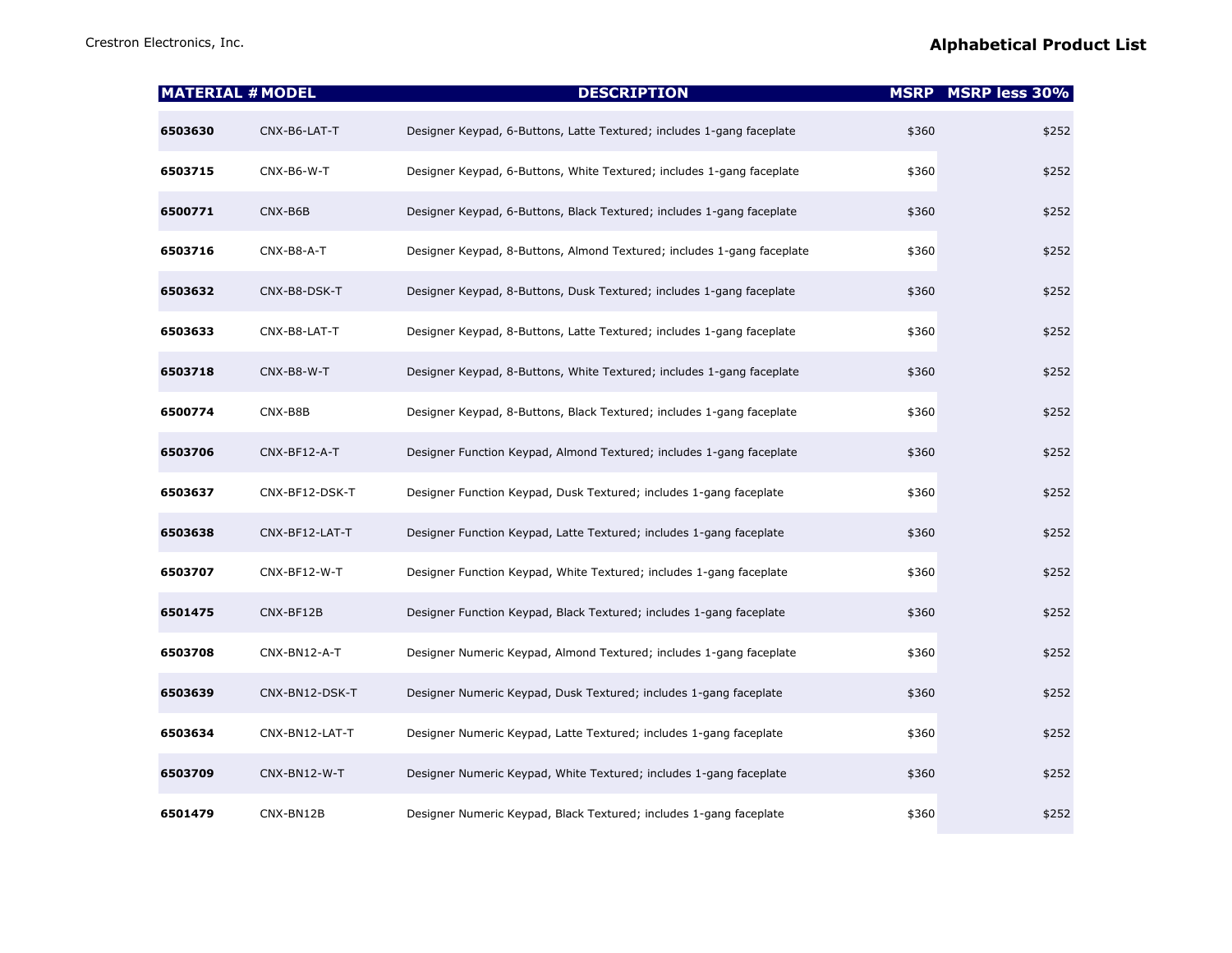| <b>MATERIAL # MODEL</b> |                             | <b>DESCRIPTION</b>                                                                  |       | <b>MSRP</b> MSRP less 30% |
|-------------------------|-----------------------------|-------------------------------------------------------------------------------------|-------|---------------------------|
| 6505375                 | INET-CBDEX-230-E-A-S        | Cameo® Express Wireless Keypad, infiNET EX®, 230V, Almond Smooth                    | \$290 | \$203                     |
| 6505374                 | INET-CBDEX-230-E-B-S        | Cameo® Express Wireless Keypad, infiNET EX®, 230V, Black Smooth                     | \$290 | \$203                     |
| 6505373                 | INET-CBDEX-230-E-W-S        | Cameo® Express Wireless Keypad, infiNET EX®, 230V, White Smooth                     | \$290 | \$203                     |
| 6505704                 | INET-CBDEX-230-P-A-S        | Cameo® Wireless Keypad, infiNET EX®, 230V, Almond Smooth                            | \$360 | \$252                     |
| 6505705                 | INET-CBDEX-230-P-A-T        | Cameo® Wireless Keypad, infiNET EX®, 230V, Almond Textured                          | \$360 | \$252                     |
| 6505707                 | INET-CBDEX-230-P-B-S        | Cameo® Wireless Keypad, infiNET EX®, 230V, Black Smooth                             | \$360 | \$252                     |
| 6505708                 | INET-CBDEX-230-P-B-T        | Cameo® Wireless Keypad, infiNET EX®, 230V, Black Textured                           | \$360 | \$252                     |
| 6505706                 | INET-CBDEX-230-P-BRN-<br>S  | Cameo® Wireless Keypad, infiNET EX®, 230V, Brown Smooth                             | \$360 | \$252                     |
| 6505719                 |                             | INET-CBDEX-230-P-DA-S Cameo® Wireless Keypad, infiNET EX®, 230V, Dark Almond Smooth | \$360 | \$252                     |
| 6505720                 | INET-CBDEX-230-P-DSK-<br>T. | Cameo® Wireless Keypad, infiNET EX®, 230V, Dusk Textured                            | \$360 | \$252                     |
| 6505721                 | INET-CBDEX-230-P-GRY-<br>S  | Cameo® Wireless Keypad, infiNET EX®, 230V, Gray Smooth                              | \$360 | \$252                     |
| 6505722                 | INET-CBDEX-230-P-IVR-<br>S  | Cameo® Wireless Keypad, infiNET EX®, 230V, Ivory Smooth                             | \$360 | \$252                     |
| 6505723                 | INET-CBDEX-230-P-LAT-<br>T  | Cameo® Wireless Keypad, infiNET EX®, 230V, Latte Textured                           | \$360 | \$252                     |
| 6505724                 |                             | INET-CBDEX-230-P-W-S Cameo® Wireless Keypad, infiNET EX®, 230V, White Smooth        | \$360 | \$252                     |
| 6505725                 |                             | INET-CBDEX-230-P-W-T Cameo® Wireless Keypad, infiNET EX®, 230V, White Textured      | \$360 | \$252                     |
| 6505340                 | INET-CBDEX-277-P-A-S        | Cameo® Wireless Keypad, infiNET EX®, 277V, Almond Smooth                            | \$360 | \$252                     |
| 6505342                 | INET-CBDEX-277-P-A-T        | Cameo® Wireless Keypad, infiNET EX®, 277V, Almond Textured                          | \$360 | \$252                     |
| 6505344                 | INET-CBDEX-277-P-B-S        | Cameo® Wireless Keypad, infiNET EX®, 277V, Black Smooth                             | \$360 | \$252                     |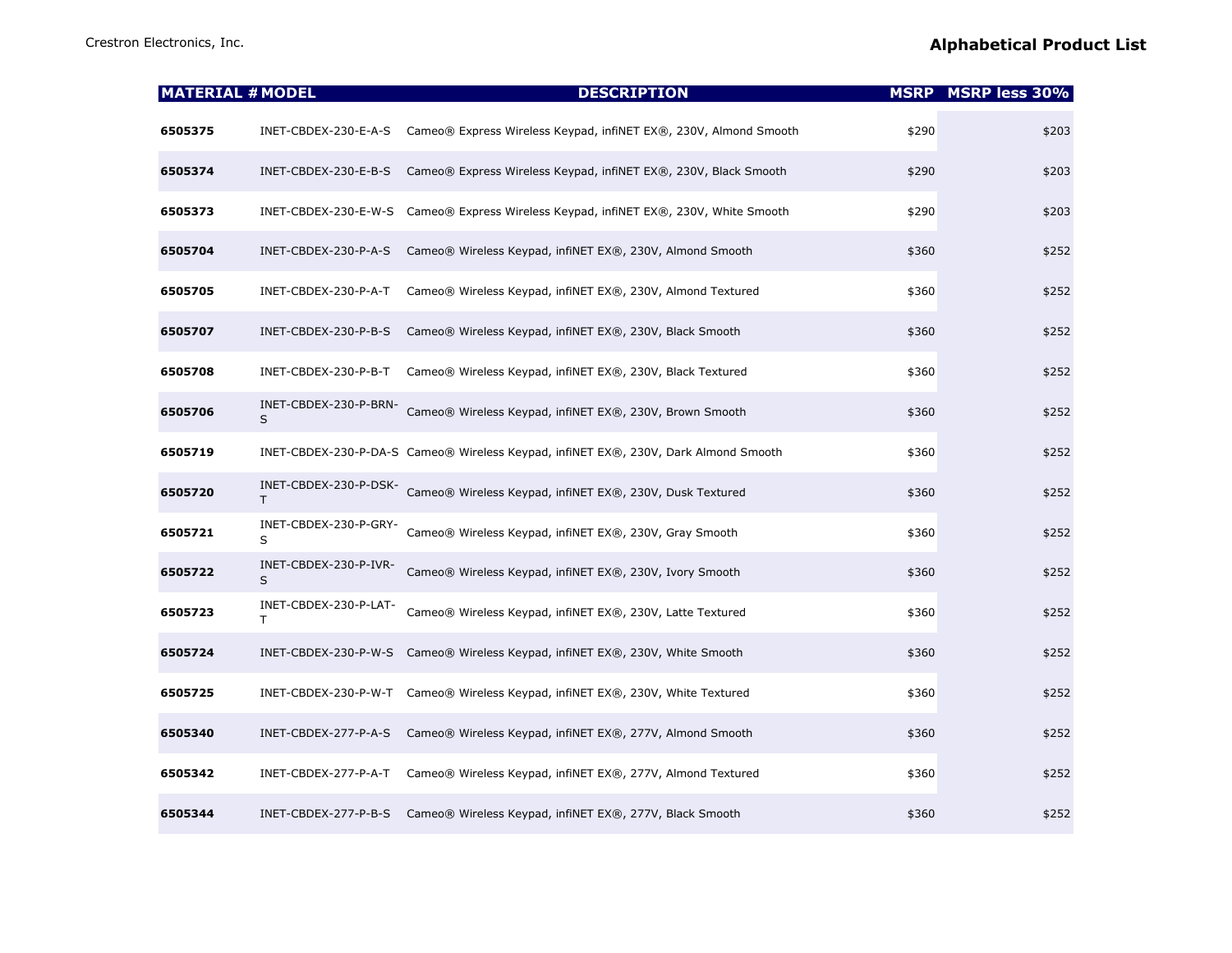| <b>MATERIAL # MODEL</b> |                             | <b>DESCRIPTION</b>                                                                  |       | <b>MSRP MSRP less 30%</b> |
|-------------------------|-----------------------------|-------------------------------------------------------------------------------------|-------|---------------------------|
| 6505345                 | INET-CBDEX-277-P-B-T        | Cameo® Wireless Keypad, infiNET EX®, 277V, Black Textured                           | \$360 | \$252                     |
| 6505343                 | INET-CBDEX-277-P-BRN-<br>S  | Cameo® Wireless Keypad, infiNET EX®, 277V, Brown Smooth                             | \$360 | \$252                     |
| 6505346                 |                             | INET-CBDEX-277-P-DA-S Cameo® Wireless Keypad, infiNET EX®, 277V, Dark Almond Smooth | \$360 | \$252                     |
| 6505347                 | INET-CBDEX-277-P-DSK-<br>т  | Cameo® Wireless Keypad, infiNET EX®, 277V, Dusk Textured                            | \$360 | \$252                     |
| 6505348                 | INET-CBDEX-277-P-GRY-<br>S  | Cameo® Wireless Keypad, infiNET EX®, 277V, Gray Smooth                              | \$360 | \$252                     |
| 6505349                 | INET-CBDEX-277-P-IVR-<br>S. | Cameo® Wireless Keypad, infiNET EX®, 277V, Ivory Smooth                             | \$360 | \$252                     |
| 6505350                 | INET-CBDEX-277-P-LAT-<br>Τ  | Cameo® Wireless Keypad, infiNET EX®, 277V, Latte Textured                           | \$360 | \$252                     |
| 6505351                 |                             | INET-CBDEX-277-P-W-S Cameo® Wireless Keypad, infiNET EX®, 277V, White Smooth        | \$360 | \$252                     |
| 6505352                 |                             | INET-CBDEX-277-P-W-T Cameo® Wireless Keypad, infiNET EX®, 277V, White Textured      | \$360 | \$252                     |
| 6504065                 | INET-CBDEX-E-A-S            | Cameo® Express Wireless Keypad, infiNET EX®, 120V, Almond Smooth                    | \$280 | \$196                     |
| 6504064                 | INET-CBDEX-E-B-S            | Cameo® Express Wireless Keypad, infiNET EX®, 120V, Black Smooth                     | \$280 | \$196                     |
| 6504063                 | INET-CBDEX-E-W-S            | Cameo® Express Wireless Keypad, infiNET EX®, 120V, White Smooth                     | \$280 | \$196                     |
| 6504053                 | INET-CBDEX-P-A-S            | Cameo® Wireless Keypad, infiNET EX®, 120V, Almond Smooth                            | \$360 | \$252                     |
| 6504060                 | INET-CBDEX-P-A-T            | Cameo® Wireless Keypad, infiNET EX®, 120V, Almond Textured                          | \$360 | \$252                     |
| 6504052                 | INET-CBDEX-P-B-S            | Cameo® Wireless Keypad, infiNET EX®, 120V, Black Smooth                             | \$360 | \$252                     |
| 6504059                 | INET-CBDEX-P-B-T            | Cameo® Wireless Keypad, infiNET EX®, 120V, Black Textured                           | \$360 | \$252                     |
| 6504054                 | INET-CBDEX-P-BRN-S          | Cameo® Wireless Keypad, infiNET EX®, 120V, Brown Smooth                             | \$360 | \$252                     |
| 6504055                 | INET-CBDEX-P-DA-S           | Cameo® Wireless Keypad, infiNET EX®, 120V, Dark Almond Smooth                       | \$360 | \$252                     |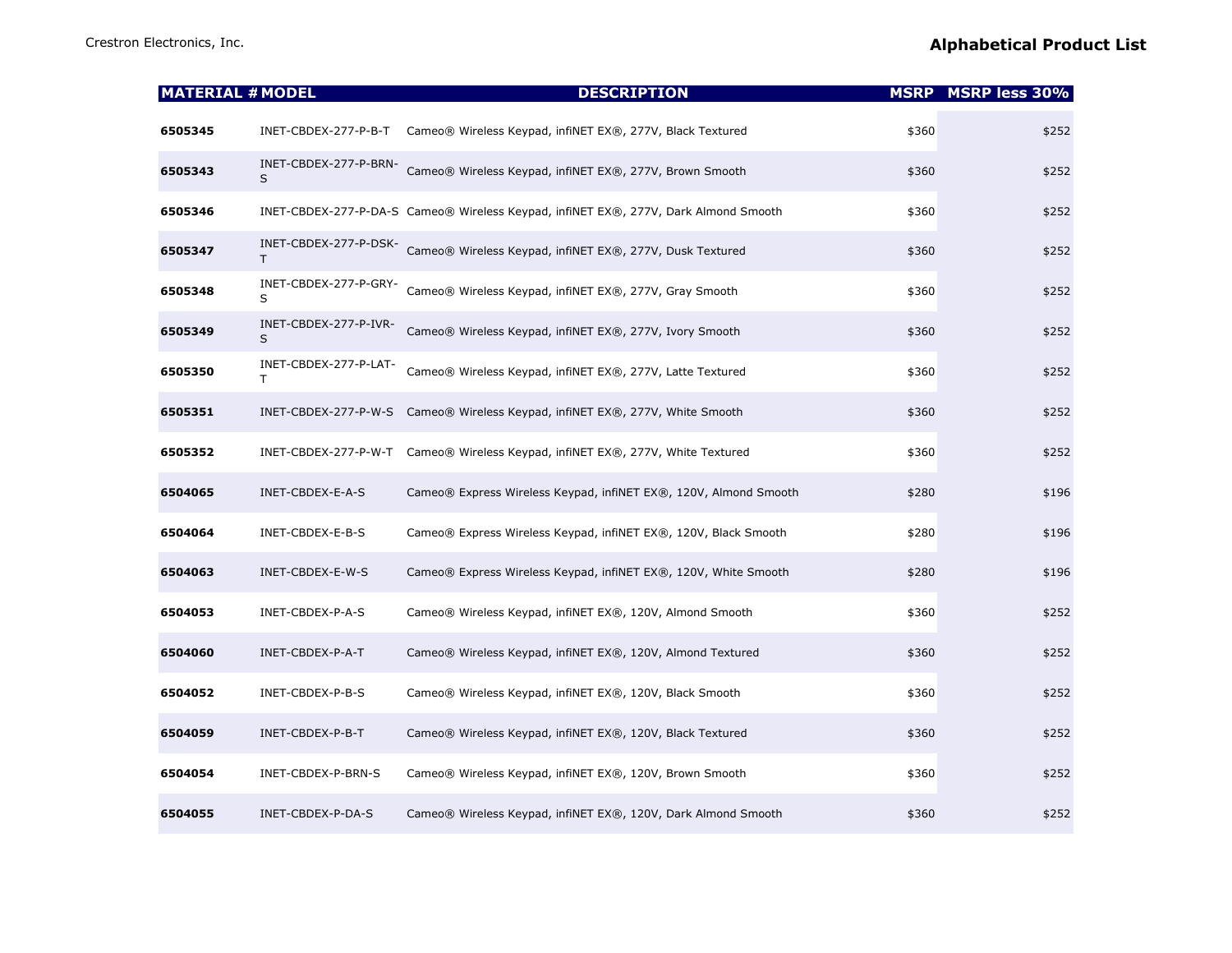| <b>MATERIAL # MODEL</b> |                    | <b>DESCRIPTION</b>                                        |         | <b>MSRP</b> MSRP less 30% |
|-------------------------|--------------------|-----------------------------------------------------------|---------|---------------------------|
| 6504061                 | INET-CBDEX-P-DSK-T | Cameo® Wireless Keypad, infiNET EX®, 120V, Dusk Textured  | \$360   | \$252                     |
| 6504056                 | INET-CBDEX-P-GRY-S | Cameo® Wireless Keypad, infiNET EX®, 120V, Gray Smooth    | \$360   | \$252                     |
| 6504057                 | INET-CBDEX-P-IVR-S | Cameo® Wireless Keypad, infiNET EX®, 120V, Ivory Smooth   | \$360   | \$252                     |
| 6504062                 | INET-CBDEX-P-LAT-T | Cameo® Wireless Keypad, infiNET EX®, 120V, Latte Textured | \$360   | \$252                     |
| 6504051                 | INET-CBDEX-P-W-S   | Cameo® Wireless Keypad, infiNET EX®, 120V, White Smooth   | \$360   | \$252                     |
| 6504058                 | INET-CBDEX-P-W-T   | Cameo® Wireless Keypad, infiNET EX®, 120V, White Textured | \$360   | \$252                     |
| 6505660                 | TPCS-4SM-B-S       | 4.3" Touch Screen Control System, Black Smooth            | \$1,800 | \$1,260                   |
| 6505661                 | TPCS-4SM-W-S       | 4.3" Touch Screen Control System, White Smooth            | \$1,800 | \$1,260                   |
| 6505662                 | TPCS-4SMD-B-S      | 4.3" Designer Touch Screen Control System, Black Smooth   | \$1,800 | \$1,260                   |
| 6505663                 | TPCS-4SMD-W-S      | 4.3" Designer Touch Screen Control System, White Smooth   | \$1,800 | \$1,260                   |
| 6504588                 | TPMC-3SM-B-S       | 2.8" Room Scheduling Touch Screen, Black Smooth           | \$790   | \$553                     |
| 6504589                 | TPMC-3SM-W-S       | 2.8" Room Scheduling Touch Screen, White Smooth           | \$790   | \$553                     |
| 6504633                 | TPMC-3SMD-B-S      | 2.8" Designer Touch Screen, Black Smooth                  | \$790   | \$553                     |
| 6504635                 | TPMC-3SMD-W-S      | 2.8" Designer Touch Screen, White Smooth                  | \$790   | \$553                     |
| 6502796                 | TPMC-3X-BTP        | Battery Pack for TPMC-3X, TPMC-3X-LP, & MTX-3             | \$100   | \$70                      |
| 6505411                 | TPMC-4SM-B-S       | 4.3" Room Scheduling Touch Screen, Black Smooth           | \$1,100 | \$770                     |
| 6505415                 | TPMC-4SM-FD-B-S    | 4.3" Room Scheduling Touch Screen, Black Smooth           | \$1,300 | \$910                     |
| 6505416                 | TPMC-4SM-FD-W-S    | 4.3" Room Scheduling Touch Screen, White Smooth           | \$1,300 | \$910                     |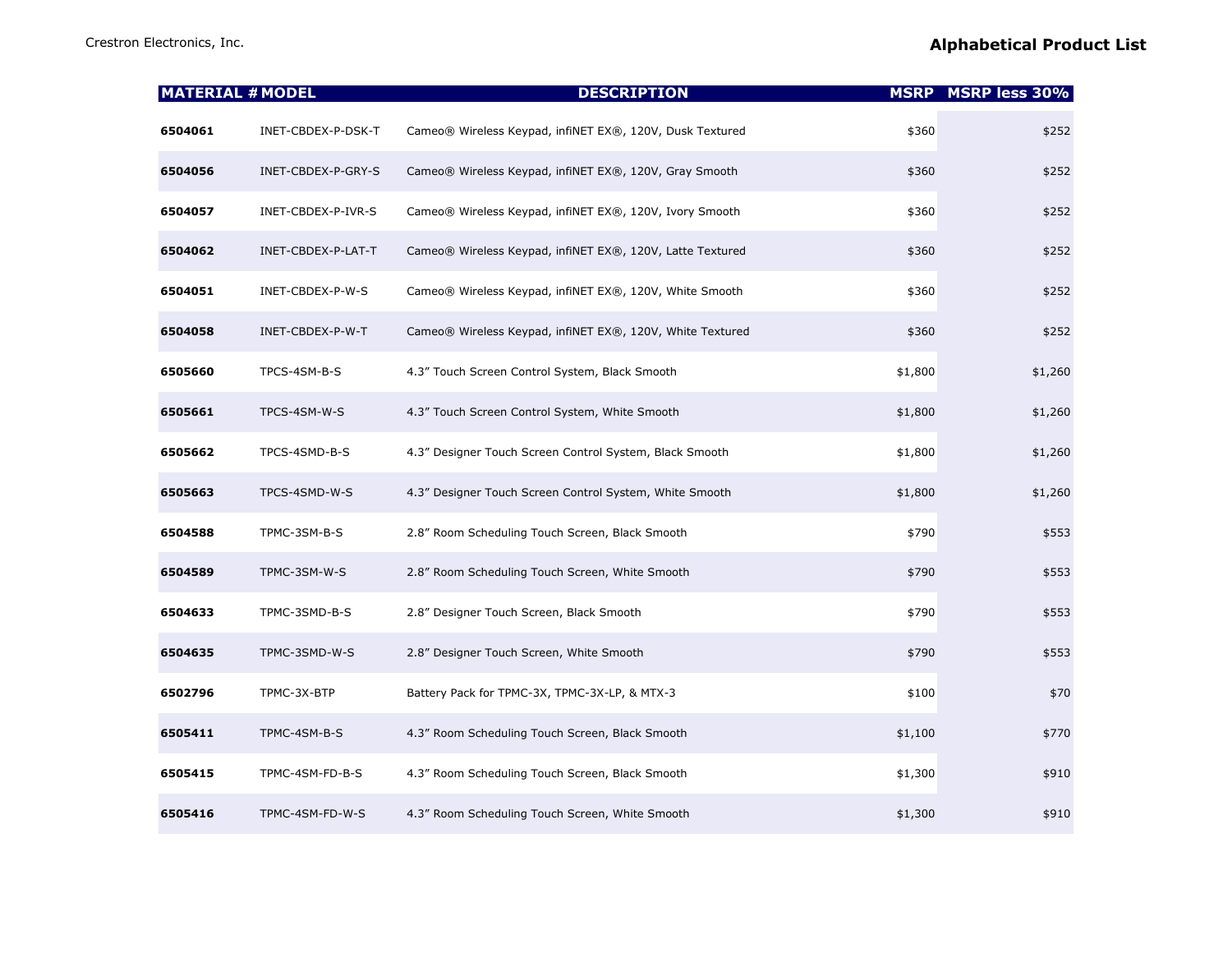| <b>MATERIAL # MODEL</b> |                                                         | <b>DESCRIPTION</b>                                                                                                                  |         | <b>MSRP MSRP less 30%</b> |
|-------------------------|---------------------------------------------------------|-------------------------------------------------------------------------------------------------------------------------------------|---------|---------------------------|
| 6505412                 | TPMC-4SM-W-S                                            | 4.3" Room Scheduling Touch Screen, White Smooth                                                                                     | \$1,100 | \$770                     |
| 6505409                 | TPMC-4SMD-B-S                                           | 4.3" Designer Touch Screen, Black Smooth                                                                                            | \$1,100 | \$770                     |
| 6505413                 | TPMC-4SMD-FD-B-S                                        | 4.3" Designer Touch Screen w/Full Duplex Audio, Black Smooth                                                                        | \$1,300 | \$910                     |
| 6505414                 | TPMC-4SMD-FD-W-S                                        | 4.3" Designer Touch Screen w/Full Duplex Audio, White Smooth                                                                        | \$1,300 | \$910                     |
| 6505410                 | TPMC-4SMD-W-S                                           | 4.3" Designer Touch Screen, White Smooth                                                                                            | \$1,100 | \$770                     |
| 6502269                 | TPMC-8X-BTP                                             | Internal Battery Pack for TPMC-8X or TPMC-8X-GA                                                                                     | \$150   | \$105                     |
| 6501481                 | TPMC-8X-BTPE                                            | External Battery Pack for TPMC-8X or TPMC-8X-GA                                                                                     | \$300   | \$210                     |
| 6506211                 | TPMC-9-B                                                | 9" Tilt Touch Screen, Black Smooth; includes TPS-6X-IMCW & PW-2407WU<br>[Discontinued]                                              | \$3,800 | \$2,660                   |
| 6506212                 | TPMC-9-B-T                                              | 9" Tilt Touch Screen, Black Textured; includes TPS-6X-IMCW & PW-2407WU<br>[Limited Supply]                                          | \$3,800 | \$2,660                   |
| 6506210                 | TPMC-9-W-S                                              | 9" Tilt Touch Screen, White Smooth; includes TPS-6X-IMCW & PW-2407WU<br>[Discontinued]                                              | \$3,800 | \$2,660                   |
| 6504352                 | TPMC-9L-FP-BKLT-A-                                      | Backlit Engravable Faceplate w/Buttons for TPMC-9L, Almond Textured, engraving<br>T_FRONT_BEZEL_BLANK not included [Limited Supply] | \$120   | \$84                      |
| 6504354                 | TPMC-9L-FP-BKLT-A-<br>T_FRONT_BEZEL_ENGRA<br><b>VED</b> | Backlit Engravable Faceplate w/Buttons for TPMC-9L, Almond Textured, includes<br>custom engraving                                   | \$170   | \$119                     |
| 6504355                 | TPMC-9L-FP-BKLT-B-                                      | Backlit Engravable Faceplate w/Buttons for TPMC-9L, Black Textured, engraving<br>T_FRONT_BEZEL_BLANK not included [Limited Supply]  | \$120   | \$84                      |
| 6504356                 | TPMC-9L-FP-BKLT-B-<br>T_FRONT_BEZEL_ENGRA<br><b>VED</b> | Backlit Engravable Faceplate w/Buttons for TPMC-9L, Black Textured, includes<br>custom engraving                                    | \$170   | \$119                     |
| 6504357                 | TPMC-9L-FP-BKLT-W-<br>T FRONT BEZEL BLANK               | Backlit Engravable Faceplate w/Buttons for TPMC-9L, White Textured, engraving<br>not included [Limited Supply]                      | \$120   | \$84                      |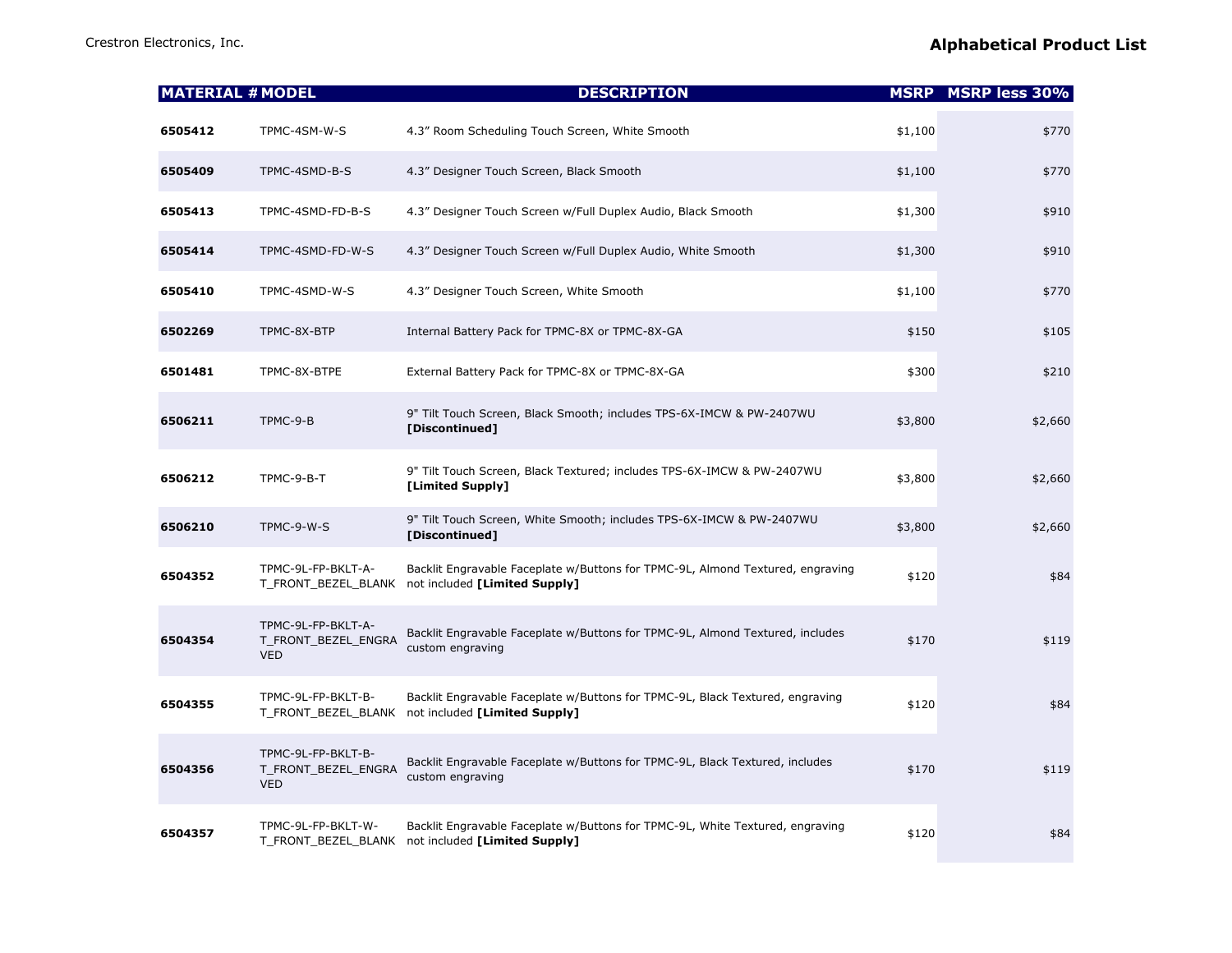| <b>MATERIAL # MODEL</b> |                                                         | <b>DESCRIPTION</b>                                                                                                                                                                                                                                                                                     |         | <b>MSRP</b> MSRP less 30% |
|-------------------------|---------------------------------------------------------|--------------------------------------------------------------------------------------------------------------------------------------------------------------------------------------------------------------------------------------------------------------------------------------------------------|---------|---------------------------|
| 6504358                 | TPMC-9L-FP-BKLT-W-<br>T_FRONT_BEZEL_ENGRA<br><b>VED</b> | Backlit Engravable Faceplate w/Buttons for TPMC-9L, White Textured, includes<br>custom engraving                                                                                                                                                                                                       | \$170   | \$119                     |
| 6504351                 | TPMC-9L-FPA-T-<br>NB_FRONT_BEZEL                        | No-button Faceplate for TPMC-9L, Almond Textured [Limited Supply]                                                                                                                                                                                                                                      | \$100   | \$70                      |
| 6504349                 | TPMC-9L-FPA-                                            | Engravable Faceplate w/Buttons for TPMC-9L, Almond Textured, engraving not<br>T_FRONT_BEZEL_BLANK included [Limited Supply]                                                                                                                                                                            | \$100   | \$70                      |
| 6504350                 | TPMC-9L-FPA-<br>T_FRONT_BEZEL_ENGRA<br><b>VED</b>       | Engravable Faceplate w/Buttons for TPMC-9L, Almond Textured, includes custom<br>engraving                                                                                                                                                                                                              | \$150   | \$105                     |
| 6504361                 | TPMC-9L-FPB-T-<br>NB_FRONT_BEZEL                        | No-button Faceplate for TPMC-9L, Black Textured [Limited Supply]                                                                                                                                                                                                                                       | \$100   | \$70                      |
| 6504359                 | TPMC-9L-FPB-<br>T_FRONT_BEZEL_BLANK                     | Engravable Faceplate w/Buttons for TPMC-9L, Black Textured, engraving not<br>included [Limited Supply]                                                                                                                                                                                                 | \$100   | \$70                      |
| 6504360                 | TPMC-9L-FPB-<br>T_FRONT_BEZEL_ENGRA<br><b>VED</b>       | Engravable Faceplate w/Buttons for TPMC-9L, Black Textured, includes custom<br>engraving                                                                                                                                                                                                               | \$150   | \$105                     |
| 6504348                 | TPMC-9L-FPW-T-<br>NB_FRONT_BEZEL                        | No-button Faceplate for TPMC-9L, White Textured [Limited Supply]                                                                                                                                                                                                                                       | \$100   | \$70                      |
| 6504362                 | TPMC-9L-FPW-                                            | Engravable Faceplate w/Buttons for TPMC-9L, White Textured, engraving not<br>T_FRONT_BEZEL_BLANK included [Limited Supply]                                                                                                                                                                             | \$100   | \$70                      |
| 6504363                 | TPMC-9L-FPW-<br>T_FRONT_BEZEL_ENGRA<br><b>VED</b>       | Engravable Faceplate w/Buttons for TPMC-9L, White Textured, includes custom<br>engraving                                                                                                                                                                                                               | \$150   | \$105                     |
| 6506219                 | TPMC-9LA-T                                              | 9" Wall Mount Touch Screen, Almond Textured; includes TPMC-9L-FPA-T_BLANK<br>button faceplate, TPMC-9L-FPA-T-NB_BLANK no-button faceplate, and (1) set<br>mounting clips. For additional mounting options, faceplates, and custom<br>engraving, see Configuration and Ordering Guide. [Limited Supply] | \$3,800 | \$2,660                   |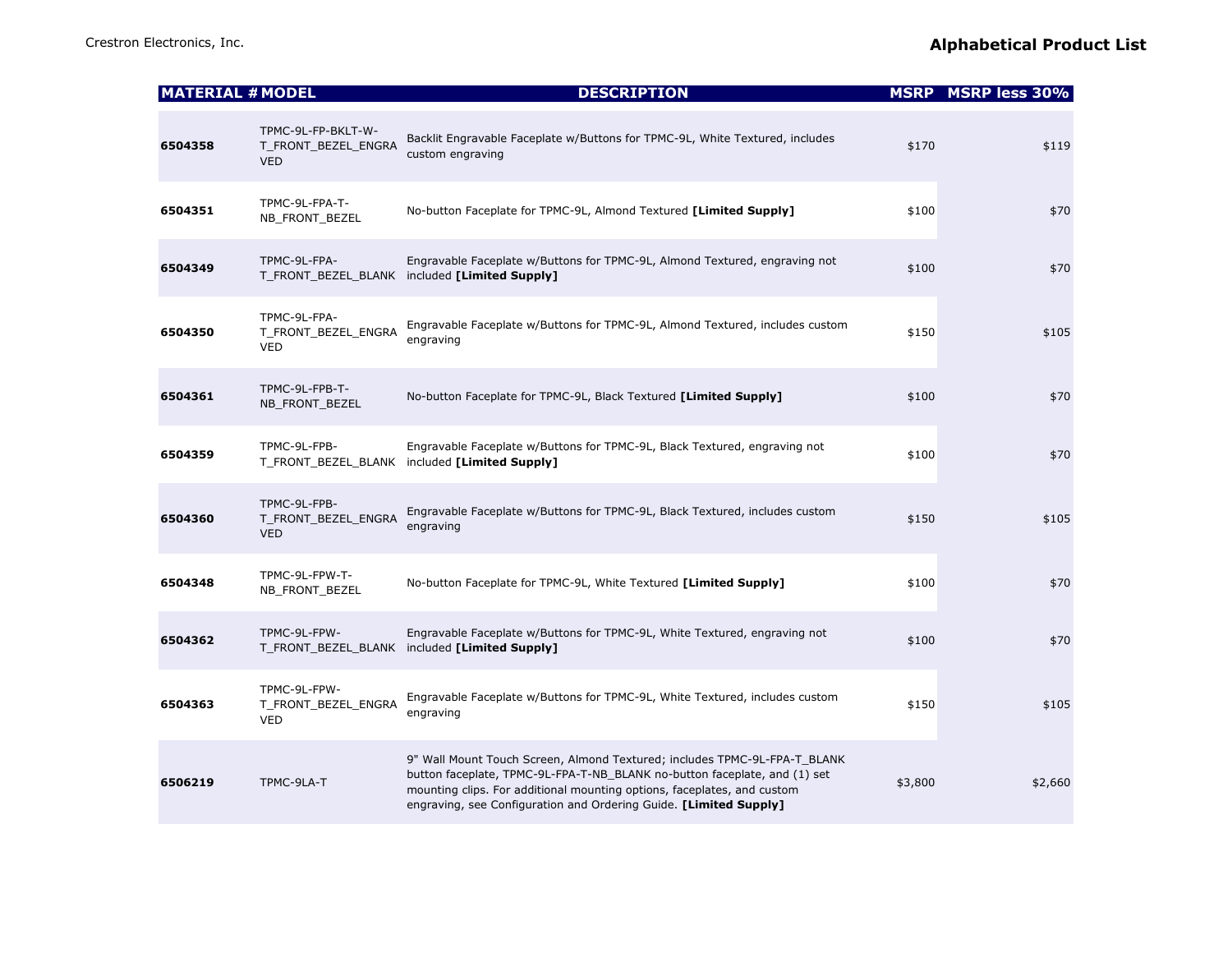| <b>MATERIAL # MODEL</b> |                                                        | <b>DESCRIPTION</b>                                                                                                                                                                                                                                                                                    |         | <b>MSRP MSRP less 30%</b> |
|-------------------------|--------------------------------------------------------|-------------------------------------------------------------------------------------------------------------------------------------------------------------------------------------------------------------------------------------------------------------------------------------------------------|---------|---------------------------|
| 6506218                 | TPMC-9LB-T                                             | 9" Wall Mount Touch Screen, Black Textured; includes TPMC-9L-FPB-T BLANK<br>button faceplate, TPMC-9L-FPB-T-NB_BLANK no-button faceplate, and (1) set<br>mounting clips. For additional mounting options, faceplates, and custom<br>engraving, see Configuration and Ordering Guide. [Limited Supply] | \$3,800 | \$2,660                   |
| 6506216                 | TPMC-9LW-T                                             | 9" Wall Mount Touch Screen, White Textured; includes TPMC-9L-FPW-T_BLANK<br>button faceplate, TPMC-9L-FPW-T-NB_BLANK no-button faceplate, and (1) set<br>mounting clips. For additional mounting options, faceplates, and custom<br>engraving, see Configuration and Ordering Guide. [Limited Supply] | \$3,800 | \$2,660                   |
| 6502011                 | TPS-6L-FP-BKLT-A-<br>T_FRONT_BEZEL_BLANK               | Backlit Engravable Faceplate w/Buttons for TPS-6L, Matte Almond, engraving not<br>included                                                                                                                                                                                                            | \$120   | \$84                      |
| 6502010                 | TPS-6L-FP-BKLT-A-<br>T_FRONT_BEZEL_ENGRA<br><b>VED</b> | Backlit Engravable Faceplate w/Buttons for TPS-6L, Matte Almond, includes<br>custom engraving                                                                                                                                                                                                         | \$170   | \$119                     |
| 6502012                 | TPS-6L-FP-BKLT-B-<br>T_FRONT_BEZEL_BLANK               | Backlit Engravable Faceplate w/Buttons for TPS-6L, Matte Black, engraving not<br>included                                                                                                                                                                                                             | \$120   | \$84                      |
| 6502013                 | TPS-6L-FP-BKLT-B-<br>T_FRONT_BEZEL_ENGRA<br><b>VED</b> | Backlit Engravable Faceplate w/Buttons for TPS-6L, Matte Black, includes custom<br>engraving                                                                                                                                                                                                          | \$170   | \$119                     |
| 6502009                 | TPS-6L-FP-BKLT-W-<br>T FRONT BEZEL BLANK included      | Backlit Engravable Faceplate w/Buttons for TPS-6L, Matte White, engraving not                                                                                                                                                                                                                         | \$120   | \$84                      |
| 6502008                 | TPS-6L-FP-BKLT-W-<br>T_FRONT_BEZEL_ENGRA<br><b>VED</b> | Backlit Engravable Faceplate w/Buttons for TPS-6L, Matte White, includes custom<br>engraving                                                                                                                                                                                                          | \$170   | \$119                     |
| 6501737                 | TPS-6L-FPA-T-<br>NB_FRONT_BEZEL                        | No-button Faceplate for TPS-6L, Matte Almond                                                                                                                                                                                                                                                          | \$100   | \$70                      |
| 6500995                 | TPS-6L-FPA-<br>T_FRONT_BEZEL_BLANK                     | Engravable Faceplate w/Buttons for TPS-6L, Matte Almond, engraving not included                                                                                                                                                                                                                       | \$100   | \$70                      |
| 6500996                 | TPS-6L-FPA-<br>T_FRONT_BEZEL_ENGRA<br><b>VED</b>       | Engravable Faceplate w/Buttons for TPS-6L, Matte Almond, includes custom<br>engraving                                                                                                                                                                                                                 | \$150   | \$105                     |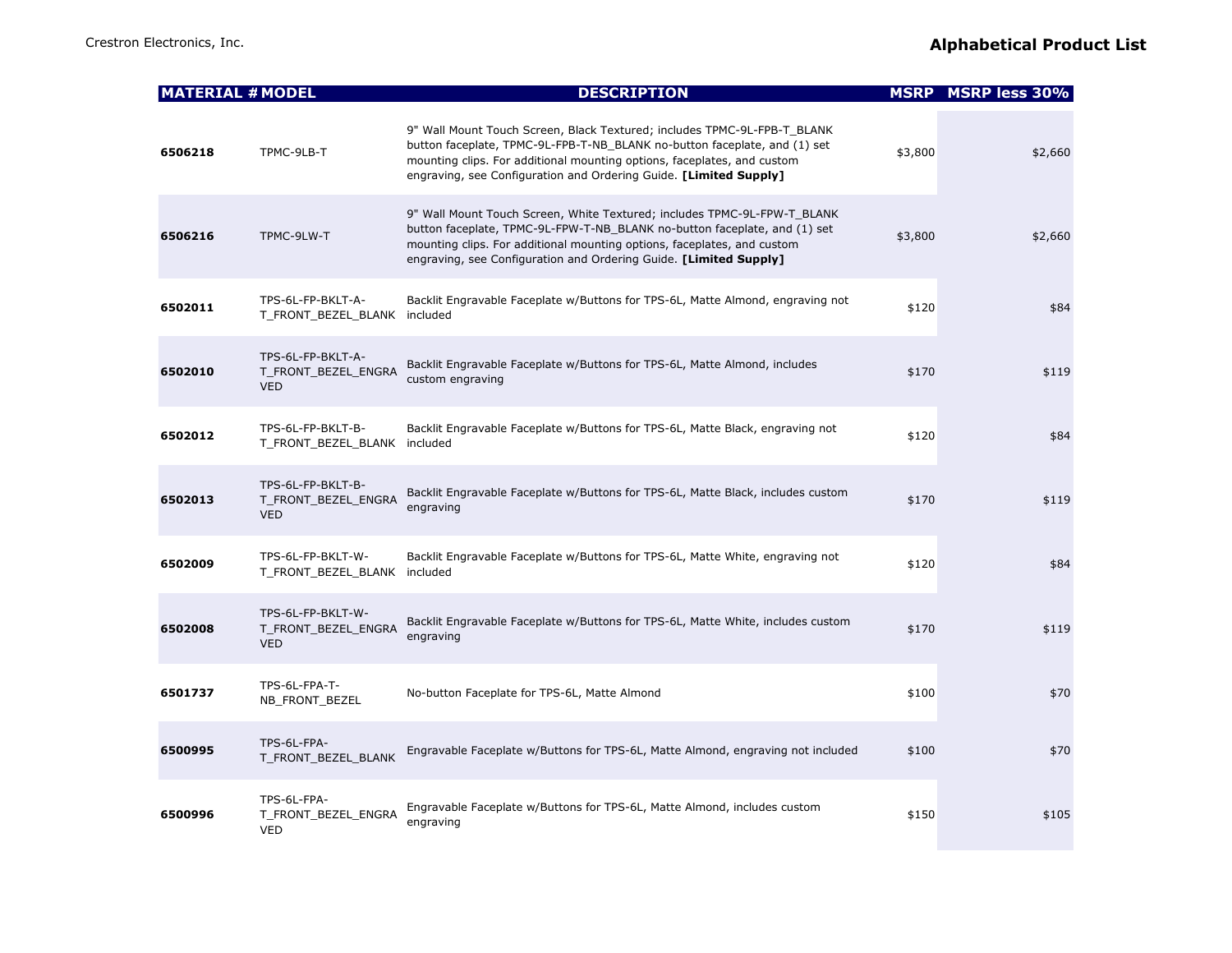| <b>MATERIAL # MODEL</b> |                                                  | <b>DESCRIPTION</b>                                                                                                         |         | <b>MSRP MSRP less 30%</b> |
|-------------------------|--------------------------------------------------|----------------------------------------------------------------------------------------------------------------------------|---------|---------------------------|
| 6501759                 | TPS-6L-FPB-T-<br>NB_FRONT_BEZEL                  | No-button Faceplate for TPS-6L, Matte Black                                                                                | \$100   | \$70                      |
| 6500997                 | TPS-6L-FPB-<br>T FRONT BEZEL BLANK               | Engravable Faceplate w/Buttons for TPS-6L, Matte Black, engraving not included                                             | \$100   | \$70                      |
| 6501000                 | TPS-6L-FPB-<br>T_FRONT_BEZEL_ENGRA<br><b>VED</b> | Engravable Faceplate w/Buttons for TPS-6L, Matte Black, includes custom<br>engraving                                       | \$150   | \$105                     |
| 6501761                 | TPS-6L-FPW-T-<br>NB_FRONT_BEZEL                  | No-button Faceplate for TPS-6L, Matte White                                                                                | \$100   | \$70                      |
| 6500999                 | TPS-6L-FPW-<br>T_FRONT_BEZEL_BLANK               | Engravable Faceplate w/Buttons for TPS-6L, Matte White, engraving not included                                             | \$100   | \$70                      |
| 6500998                 | TPS-6L-FPW-<br>T_FRONT_BEZEL_ENGRA<br><b>VED</b> | Engravable Faceplate w/Buttons for TPS-6L, Matte White, includes custom<br>engraving                                       | \$150   | \$105                     |
| 6502338                 | TPS-6X-BTP                                       | Replacement battery pack for TPS-6X                                                                                        | \$100   | \$70                      |
| 6501795                 | $TPS-6X-$<br>FP_FRONT_BEZEL_ENGR<br>AVED         | Backlit Engravable Button Bezel Kit for TPS-6 & TPS-6X, Gloss Black; includes<br>custom engraving [Limited Supply]         | \$150   | \$105                     |
| 6502876                 | TPS-6X-FPB-<br>T_FRONT_BEZEL_ENGRA<br><b>VED</b> | Backlit Engravable Button Bezel Kit for TPS-6-B-T & TPS-6X-B-T, Matte Black;<br>includes custom engraving [Limited Supply] | \$150   | \$105                     |
| 6502654                 | TPS-6X-FPW-<br>S_FRONT_BEZEL_ENGRA<br><b>VED</b> | Engravable Button Bezel Kit for TPS-6-W-S & TPS-6X-W-S, Gloss White; includes<br>custom engraving [Limited Supply]         | \$150   | \$105                     |
| 6507096                 | TS-1542-B-S                                      | 15.6" HD Touch Screen, Wall Mount or VESA, Black Smooth                                                                    | \$4,800 | \$3,360                   |
| 6507098                 | TS-1542-C-B-S                                    | 15.6" HD Touch Screen w/DM 8G+® Input, Wall Mount or VESA, Black Smooth<br>[Available August 1, 2016]                      | \$5,800 | \$4,060                   |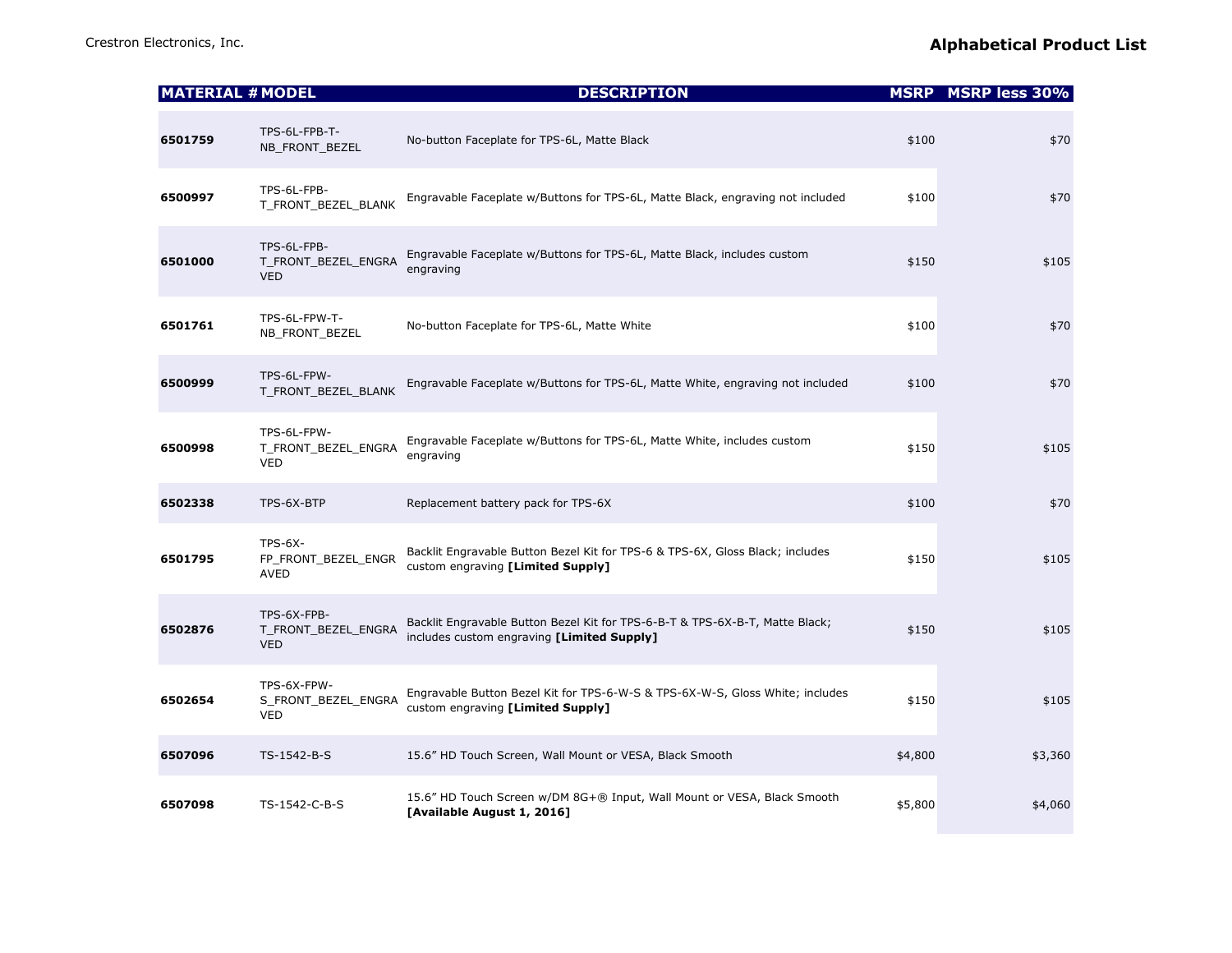|         | <b>MATERIAL # MODEL</b> | <b>DESCRIPTION</b>                                                                                    |         | <b>MSRP</b> MSRP less 30% |
|---------|-------------------------|-------------------------------------------------------------------------------------------------------|---------|---------------------------|
| 6507109 | TS-1542-C-W-S           | 15.6" HD Touch Screen w/DM 8G+® Input, Wall Mount or VESA, White Smooth<br>[Available August 1, 2016] | \$5,800 | \$4,060                   |
| 6507110 | TS-1542-TILT-B-S        | 15.6" HD Touch Screen, Tabletop Tilt, Black Smooth                                                    | \$4,800 | \$3,360                   |
| 6507112 | TS-1542-TILT-C-B-S      | 15.6" HD Touch Screen w/DM 8G+® Input, Tabletop Tilt, Black Smooth<br>[Available August 1, 2016]      | \$5,800 | \$4,060                   |
| 6507113 | TS-1542-TILT-C-W-S      | 15.6" HD Touch Screen w/DM 8G+® Input, Tabletop Tilt, White Smooth<br>[Available August 1, 2016]      | \$5,800 | \$4,060                   |
| 6507111 | TS-1542-TILT-W-S        | 15.6" HD Touch Screen, Tabletop Tilt, White Smooth                                                    | \$4,800 | \$3,360                   |
| 6507097 | TS-1542-W-S             | 15.6" HD Touch Screen, Wall Mount or VESA, White Smooth                                               | \$4,800 | \$3,360                   |
| 6507104 | TSCW-730-B-S            | 7" Touch Screen Control System, Black Smooth                                                          | \$2,900 | \$2,030                   |
| 6507105 | TSCW-730-W-S            | 7" Touch Screen Control System, White Smooth                                                          | \$2,900 | \$2,030                   |
| 6506962 | TSD-2020-B              | 20" HD Touch Screen Display, Black                                                                    | \$2,000 | \$1,400                   |
| 6507191 | <b>TSD-2020-PMK</b>     | Pre-Construction Mounting Kit for TSD-2020-WMK-BB                                                     | \$150   | \$105                     |
| 6507094 | TSD-2020-WMK-BB-B       | Wall Mount Kit and Back Box for TSD-2020, Black                                                       | \$400   | \$280                     |
| 6506936 | <b>TSR-302-B</b>        | Handheld Touch Screen Remote, Black                                                                   | \$1,300 | \$910                     |
| 6506923 | <b>TSR-302-BTP</b>      | Battery Pack for TSR-302                                                                              | \$80    | \$56                      |
| 6506922 | TSR-302-DS-B            | Table Dock for TSR-302, Black                                                                         | \$300   | \$210                     |
| 6506387 | TSS-752-B-S             | 7" Room Scheduling Touch Screen, Black Smooth                                                         | \$1,800 | \$1,260                   |
| 6506924 | TSS-752-MSMK-B-S        | Multi-Surface Mount Kit for TSS-752, Black Smooth                                                     | \$200   | \$140                     |
| 6506925 | TSS-752-MSMK-W-S        | Multi-Surface Mount Kit for TSS-752, White Smooth                                                     | \$200   | \$140                     |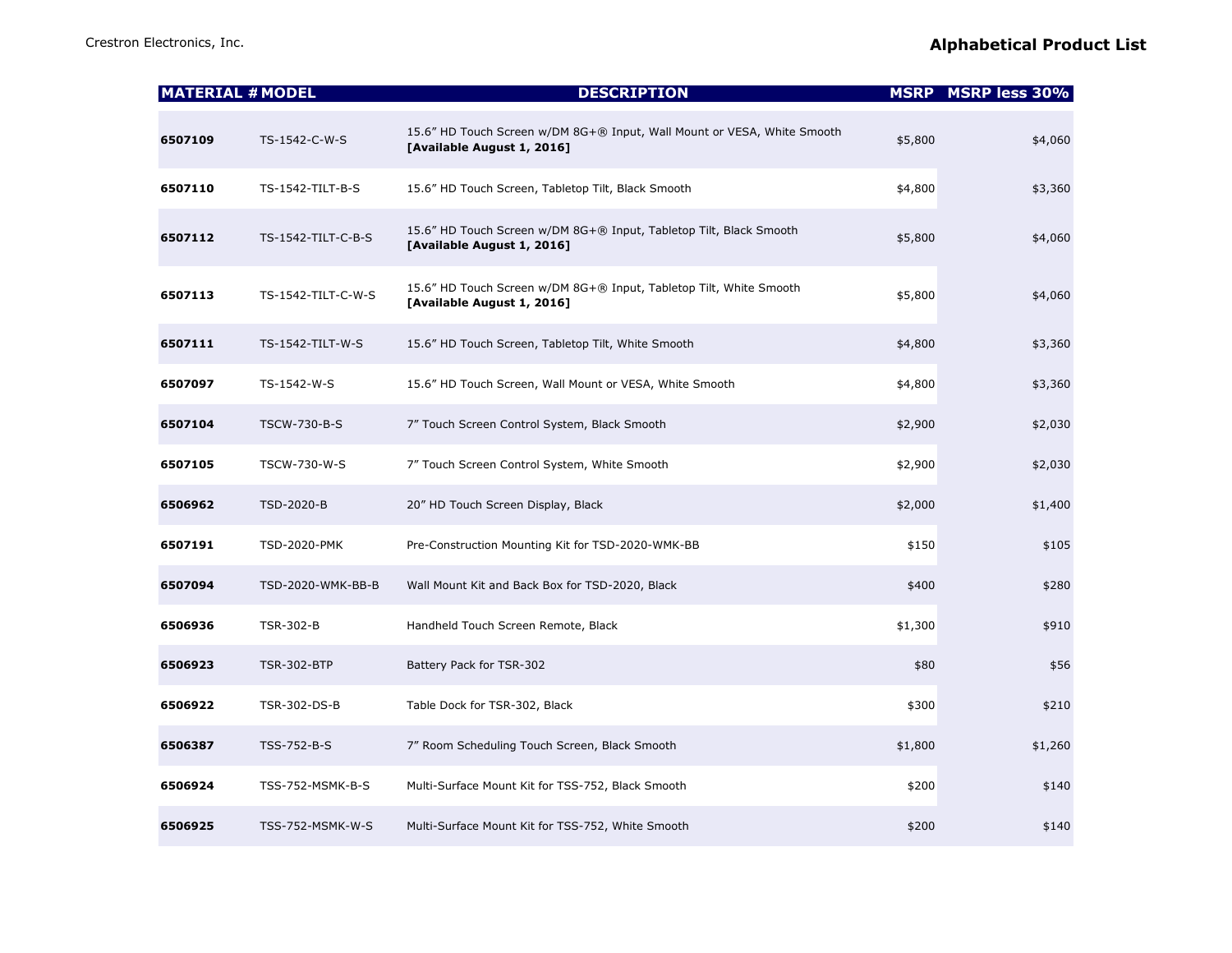|         | <b>MATERIAL # MODEL</b> | <b>DESCRIPTION</b>                                                                               |         | <b>MSRP</b> MSRP less 30% |
|---------|-------------------------|--------------------------------------------------------------------------------------------------|---------|---------------------------|
| 6506893 | TSS-752-MUMK-B-S        | Mullion Mount Kit for TSS-752, Black Smooth                                                      | \$200   | \$140                     |
| 6506894 | TSS-752-MUMK-W-S        | Mullion Mount Kit for TSS-752, White Smooth                                                      | \$200   | \$140                     |
| 6506388 | TSS-752-W-S             | 7" Room Scheduling Touch Screen, White Smooth                                                    | \$1,800 | \$1,260                   |
| 6504906 | <b>TST-600-BTP</b>      | Battery Pack for TST-600 & TST-602                                                               | \$100   | \$70                      |
| 6504343 | TST-600-DS-B-S          | Table Dock for TST-600 & TST-602, Black Smooth; includes TST-600-IMCW and<br>PW-2407WU           | \$600   | \$420                     |
| 6504344 | TST-600-DS-B-T          | Table Dock for TST-600 & TST-602, Black Textured; includes TST-600-IMCW and<br>PW-2407WU         | \$600   | \$420                     |
| 6504345 | TST-600-DS-W-S          | Table Dock for TST-600 & TST-602, White Smooth; includes TST-600-IMCW and<br>PW-2407WU           | \$600   | \$420                     |
| 6504911 | TST-600-DSW-B-S         | Wall Dock for TST-600 & TST-602, Black Smooth                                                    | \$1,800 | \$1,260                   |
| 6504912 | TST-600-DSW-B-T         | Wall Dock for TST-600 & TST-602, Black Textured                                                  | \$1,800 | \$1,260                   |
| 6504910 | TST-600-DSW-BB          | Wall Mount Back Box for TST-600-DSW                                                              | \$200   | \$140                     |
| 6504909 | TST-600-DSW-BBI         | Wall Mount Back Box for TST-600-DSW - International Version                                      | \$150   | \$105                     |
| 6504915 | TST-600-DSW-MMK         | Mud Ring for TST-600-DSW-BB & TST-600-DSW-PMK                                                    | \$100   | \$70                      |
| 6504908 | TST-600-DSW-PMK         | Pre-Construction Wall Mount Kit for TST-600-DSW                                                  | \$100   | \$70                      |
| 6504914 | TST-600-DSW-TMK         | Trim Ring for TST-600-DSW-BB & TST-600-DSW-PMK                                                   | \$100   | \$70                      |
| 6504913 | TST-600-DSW-W-S         | Wall Dock for TST-600 & TST-602, White Smooth                                                    | \$1,800 | \$1,260                   |
| 6504917 | TST-600-DSW-WMKM        | Post-Construction Wall Mount Kit w/Mud Ring for TST-600-DSW; includes TST-600-<br><b>DSW-MMK</b> | \$150   | \$105                     |
| 6504916 | TST-600-DSW-WMKT        | Post-Construction Wall Mount Kit w/Trim Ring for TST-600-DSW; includes TST-600-<br>DSW-TMK       | \$150   | \$105                     |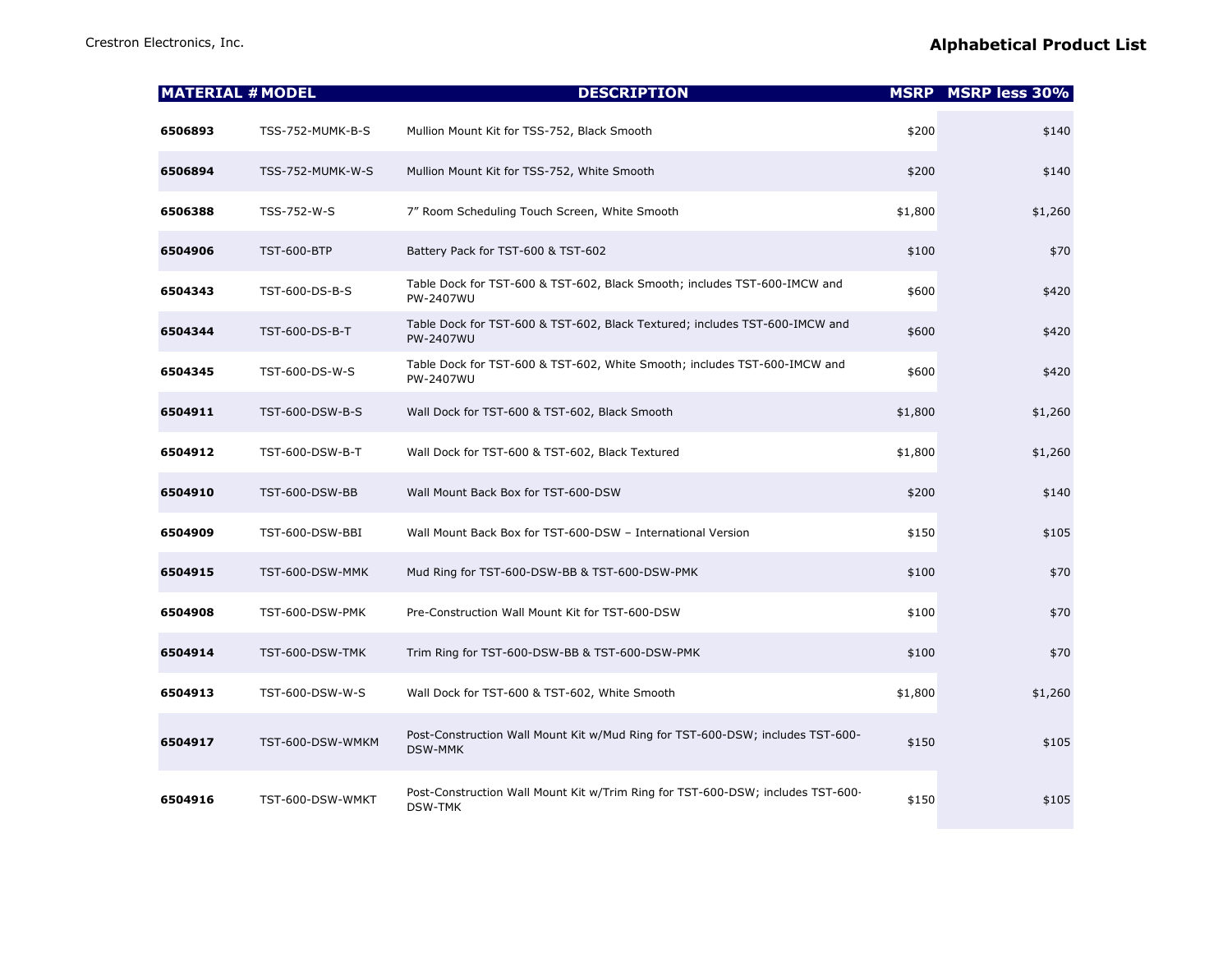|  | <b>Alphabetical Product List</b> |
|--|----------------------------------|
|--|----------------------------------|

| <b>MATERIAL # MODEL</b> |                                                         | <b>DESCRIPTION</b>                                                                                                                      |         | <b>MSRP MSRP less 30%</b> |
|-------------------------|---------------------------------------------------------|-----------------------------------------------------------------------------------------------------------------------------------------|---------|---------------------------|
| 6504892                 | TST-600-FP-BKLT-B-<br>S_FRONT_BEZEL_BLANK               | Button Bezel Kit, No Engraving for TST-600, Black Smooth [Limited Supply]                                                               | \$100   | \$70                      |
| 6504894                 | TST-600-FP-BKLT-B-<br>S_FRONT_BEZEL_ENGRA<br><b>VED</b> | Button Bezel Kit w/Custom Backlit Engraving for TST-600, Black Smooth [Limited<br>Supply1                                               | \$150   | \$105                     |
| 6504893                 | TST-600-FP-BKLT-B-<br>T_FRONT_BEZEL_BLANK               | Button Bezel Kit, No Engraving for TST-600, Black Textured [Limited Supply]                                                             | \$100   | \$70                      |
| 6504895                 | TST-600-FP-BKLT-B-<br>T_FRONT_BEZEL_ENGRA<br><b>VED</b> | Button Bezel Kit w/Custom Backlit Engraving for TST-600, Black Textured<br>[Limited Supply]                                             | \$150   | \$105                     |
| 6505133                 | TST-600-FPB-S-<br>NB_FRONT_BEZEL                        | No-Button Bezel Kit for TST-600, Black Smooth [Limited Supply]                                                                          | \$100   | \$70                      |
| 6505134                 | TST-600-FPB-T-<br>NB_FRONT_BEZEL                        | No-Button Bezel Kit for TST-600, Black Textured [Limited Supply]                                                                        | \$100   | \$70                      |
| 6505135                 | TST-600-FPW-S-<br>NB_FRONT_BEZEL                        | No-Button Bezel Kit for TST-600, White Smooth [Limited Supply]                                                                          | \$100   | \$70                      |
| 6504897                 | TST-600-FPW-<br>S_FRONT_BEZEL_BLANK                     | Button Bezel Kit, No Engraving for TST-600, White Smooth [Limited Supply]                                                               | \$100   | \$70                      |
| 6504896                 | TST-600-FPW-<br>S_FRONT_BEZEL_ENGRA<br><b>VED</b>       | Button Bezel Kit w/Custom Engraving for TST-600, White Smooth [Limited<br>Supply]                                                       | \$150   | \$105                     |
| 6504905                 | TST-600-IMCW                                            | Interface Module for TST-600-DS, includes PW-2407WU                                                                                     | \$250   | \$175                     |
| 6504904                 | <b>TST-600-SMK</b>                                      | Swivel Mount Kit for TST-600-DS                                                                                                         | \$300   | \$210                     |
| 6504890                 | TST-600-WALL-B-S                                        | 5.7" Wall Mount Wireless Touch Screen, Black Smooth; includes TST-600-DSW-B-<br>S, TST-600-BTP, and TST-600-FPB-S-NB [Limited Supply]   | \$4,600 | \$3,220                   |
| 6504891                 | TST-600-WALL-B-T                                        | 5.7" Wall Mount Wireless Touch Screen, Black Textured; includes TST-600-DSW-B-<br>T, TST-600-BTP, and TST-600-FPB-T-NB [Limited Supply] | \$4,600 | \$3,220                   |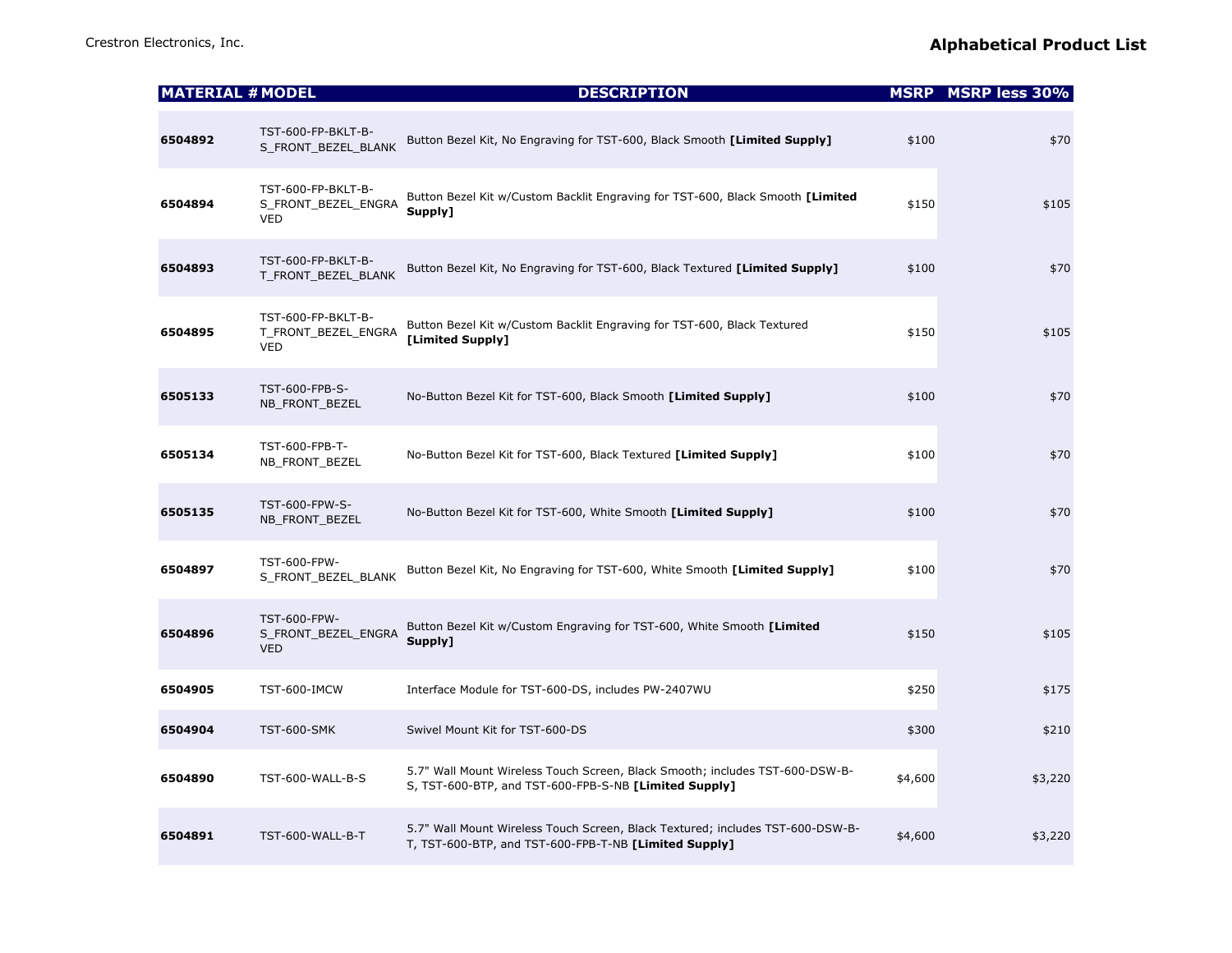| Crestron Electronics, Inc. | <b>Alphabetical Product List</b> |
|----------------------------|----------------------------------|
|                            |                                  |

| Crestron Electronics, Inc. |  |
|----------------------------|--|
|                            |  |

| <b>MATERIAL # MODEL</b> |                                           | <b>DESCRIPTION</b>                                                                                                                  |         | <b>MSRP</b> MSRP less 30% |
|-------------------------|-------------------------------------------|-------------------------------------------------------------------------------------------------------------------------------------|---------|---------------------------|
| 6504899                 | TST-600-WALL-W-S                          | 5.7" Wall Mount Wireless Touch Screen, White Smooth; includes TST-600-DSW-W-<br>S, TST-600-BTP, and TST-600-FPW-S-NB [Discontinued] | \$4,600 | \$3,220                   |
| 6507114                 | TST-602-B-S                               | 5.7" Wireless Touch Screen, Black Smooth                                                                                            | \$3,200 | \$2,240                   |
| 6507115                 | TST-602-B-T                               | 5.7" Wireless Touch Screen, Black Textured                                                                                          | \$3,200 | \$2,240                   |
| 6507382                 | TST-602-FP-BKLT-B-<br>S_FRONT_BEZEL_BLANK | Button Bezel Kit, No Engraving for TST-602, Black Smooth                                                                            | \$100   | \$70                      |
| 6507388                 | TST-602-FP-BKLT-B-<br><b>VED</b>          | S_FRONT_BEZEL_ENGRA_Button Bezel Kit w/Custom Backlit Engraving for TST-602, Black Smooth                                           | \$150   | \$105                     |
| 6507383                 | TST-602-FP-BKLT-B-<br>T_FRONT_BEZEL_BLANK | Button Bezel Kit, No Engraving for TST-602, Black Textured                                                                          | \$100   | \$70                      |
| 6507399                 | TST-602-FP-BKLT-B-<br><b>VED</b>          | T_FRONT_BEZEL_ENGRA Button Bezel Kit w/Custom Backlit Engraving for TST-602, Black Textured                                         | \$150   | \$105                     |
| 6507384                 | TST-602-FPB-S-<br>NB_FRONT_BEZEL          | No-Button Bezel Kit for TST-602, Black Smooth                                                                                       | \$100   | \$70                      |
| 6507385                 | TST-602-FPB-T-<br>NB_FRONT_BEZEL          | No-Button Bezel Kit for TST-602, Black Textured                                                                                     | \$100   | \$70                      |
| 6507387                 | TST-602-FPW-S-<br>NB_FRONT_BEZEL          | No-Button Bezel Kit for TST-602, White Smooth                                                                                       | \$100   | \$70                      |
| 6507386                 | TST-602-FPW-<br>S_FRONT_BEZEL_ BLANK      | Button Bezel Kit, No Engraving for TST-602, White Smooth                                                                            | \$100   | \$70                      |
| 6507400                 | <b>TST-602-FPW-</b><br><b>VED</b>         | S_FRONT_BEZEL_ENGRA_Button Bezel Kit w/Custom Engraving for TST-602, White Smooth                                                   | \$150   | \$105                     |
| 6507116                 | TST-602-W-S                               | 5.7" Wireless Touch Screen, White Smooth                                                                                            | \$3,200 | \$2,240                   |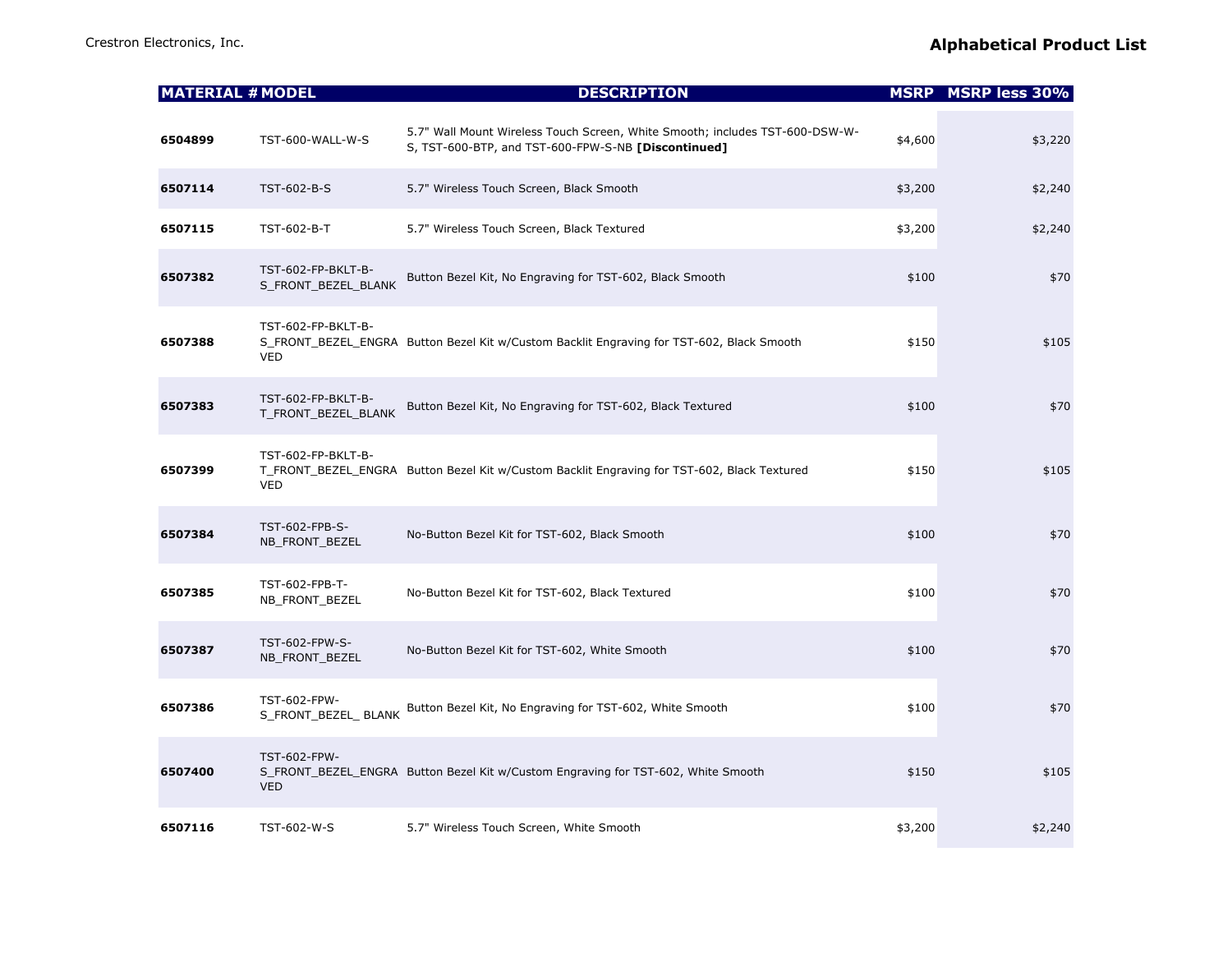| <b>MATERIAL # MODEL</b> |                    | <b>DESCRIPTION</b>                                                                                     |         | <b>MSRP MSRP less 30%</b> |
|-------------------------|--------------------|--------------------------------------------------------------------------------------------------------|---------|---------------------------|
| 6507117                 | TST-602-WALL-B-S   | 5.7" Wall Mount Wireless Touch Screen, Black Smooth                                                    | \$4,600 | \$3,220                   |
| 6507118                 | TST-602-WALL-B-T   | 5.7" Wall Mount Wireless Touch Screen, Black Textured                                                  | \$4,600 | \$3,220                   |
| 6507119                 | TST-602-WALL-W-S   | 5.7" Wall Mount Wireless Touch Screen, White Smooth                                                    | \$4,600 | \$3,220                   |
| 6504580                 | <b>TST-902</b>     | 8.7" Wireless Touch Screen                                                                             | \$3,800 | \$2,660                   |
| 6504581                 | <b>TST-902-BTP</b> | Battery Pack for TST-902                                                                               | \$150   | \$105                     |
| 6504582                 | <b>TST-902-DS</b>  | Table Dock for TST-902                                                                                 | \$200   | \$140                     |
| 6504583                 | <b>TST-902-DSW</b> | Wall Dock for TST-902                                                                                  | \$1,500 | \$1,050                   |
| 6506202                 | TST-902-DSW-BB     | Wall Mount Back Box for TST-902-DSW                                                                    | \$200   | \$140                     |
| 6506203                 | TST-902-DSW-BBI    | Wall Mount Back Box for TST-902-DSW - International Version                                            | \$150   | \$105                     |
| 6506204                 | TST-902-DSW-PMK    | Pre-Construction Wall Mount Kit for TST-902-DSW                                                        | \$100   | \$70                      |
| 6507805                 | TST-902-DSW-WMKM   | Post-Construction Wall Mount Kit w/Mud Ring for TST-902-DSW                                            | \$180   | \$126                     |
| 6507806                 | TST-902-DSW-WMKT   | Post-Construction Wall Mount Kit w/Trim Ring for TST-902-DSW                                           | \$180   | \$126                     |
| 6506182                 | TSW-1050-B-S       | 10.1" Touch Screen, Black Smooth                                                                       | \$2,400 | \$1,680                   |
| 6506933                 | TSW-1050-RMB-3     | Retrofit Mounting Bracket - Converts APAD, CT/LC-1000, TPS-2000L, or TPS-4L to<br>TSW-1050 or TSW-1052 | \$90    | \$63                      |
| 6506934                 | TSW-1050-RMB-4     | Retrofit Mounting Bracket - Converts TPS-6L to TSW-1050 or TSW-1052                                    | \$90    | \$63                      |
| 6506935                 | TSW-1050-RMB-5     | Retrofit Mounting Bracket - Converts TPS-3100L to TSW-1050 or TSW-1052                                 | \$90    | \$63                      |
| 6506180                 | TSW-1050-TTK-B-S   | Tabletop Kit for TSW-1050 & TSW-1052, Black Smooth                                                     | \$250   | \$175                     |
| 6506181                 | TSW-1050-TTK-W-S   | Tabletop Kit for TSW-1050 & TSW-1052, White Smooth                                                     | \$250   | \$175                     |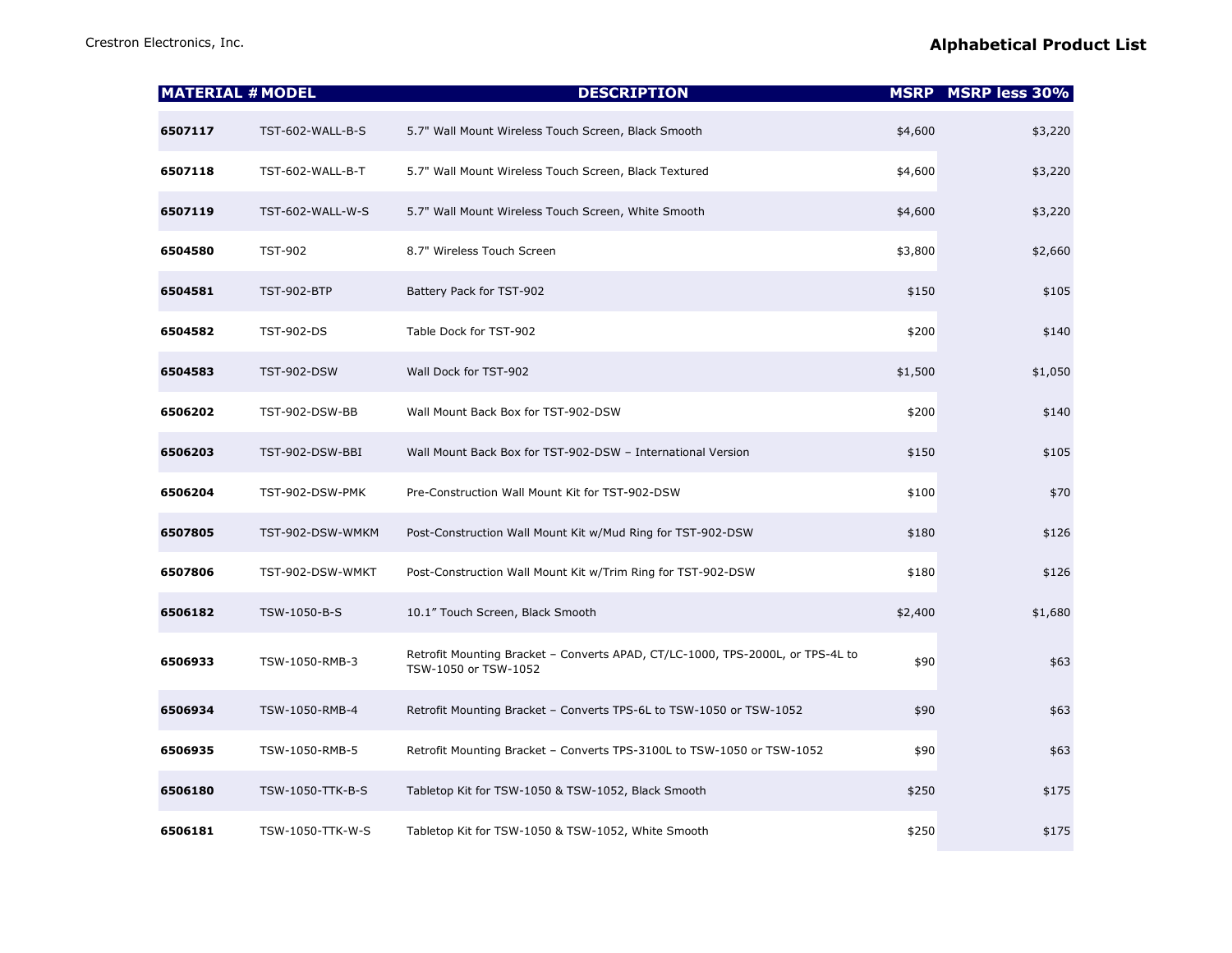| <b>MATERIAL # MODEL</b> |                               | <b>DESCRIPTION</b>                                                                                    |         | <b>MSRP MSRP less 30%</b> |
|-------------------------|-------------------------------|-------------------------------------------------------------------------------------------------------|---------|---------------------------|
| 6506183                 | TSW-1050-W-S                  | 10.1" Touch Screen, White Smooth                                                                      | \$2,400 | \$1,680                   |
| 6506899                 | TSW-1052-B-S                  | 10.1" Touch Screen, Black Smooth                                                                      | \$2,400 | \$1,680                   |
| 6506900                 | TSW-1052-W-S                  | 10.1" Touch Screen, White Smooth                                                                      | \$2,400 | \$1,680                   |
| 6505967                 | TSW-550-B-S                   | 5" Touch Screen, Black Smooth                                                                         | \$1,300 | \$910                     |
| 6506549                 | <b>TSW-550-BBI</b>            | Wall Mount Back Box for TSW-550, TSW-552, & TSW-UMB - International Version                           | \$50    | \$35                      |
| 6506194                 | TSW-550-TTK-B-S               | Tabletop Kit for TSW-550 & TSW-552, Black Smooth                                                      | \$150   | \$105                     |
| 6506195                 | TSW-550-TTK-W-S               | Tabletop Kit for TSW-550 & TSW-552, White Smooth                                                      | \$150   | \$105                     |
| 6505968                 | TSW-550-W-S                   | 5" Touch Screen, White Smooth                                                                         | \$1,300 | \$910                     |
| 6506169                 |                               | TSW-550/750/1050-SMK Swivel Mount Kit for TSW-550-TTK, TSW-750-TTK & TSW-1050-TTK                     | \$200   | \$140                     |
| 6506895                 | TSW-552-B-S                   | 5" Touch Screen, Black Smooth                                                                         | \$1,300 | \$910                     |
| 6506896                 | TSW-552-W-S                   | 5" Touch Screen, White Smooth                                                                         | \$1,300 | \$910                     |
| 6505700                 | TSW-730-B-S                   | 7" Room Scheduling Touch Screen, Black Smooth [Limited Supply]                                        | \$2,000 | \$1,400                   |
| 6504701                 | TSW-730-BTNO-B-<br>S_BLANK    | Engravable Button Covers for TSW-730 & TSCW-730, Set of 2, Black Smooth,<br>Engraving Not Included    | \$60    | \$42                      |
| 6504702                 | TSW-730-BTNO-B-<br>S_ENGRAVED | Engravable Button Covers for TSW-730 & TSCW-730, Set of 2, Black Smooth,<br>Includes Custom Engraving | \$60    | \$42                      |
| 6504704                 | TSW-730-BTNO-W-<br>S_BLANK    | Engravable Button Covers for TSW-730 & TSCW-730, Set of 2, White Smooth,<br>Engraving Not Included    | \$60    | \$42                      |
| 6504703                 | TSW-730-BTNO-W-<br>S_ENGRAVED | Engravable Button Covers for TSW-730 & TSCW-730, Set of 2, White Smooth,<br>Includes Custom Engraving | \$60    | \$42                      |
| 6505702                 | TSW-730-MSMK-B-S              | Multi-Surface Mount Kit for TSW-730 & TSCW-730, Black Smooth                                          | \$250   | \$175                     |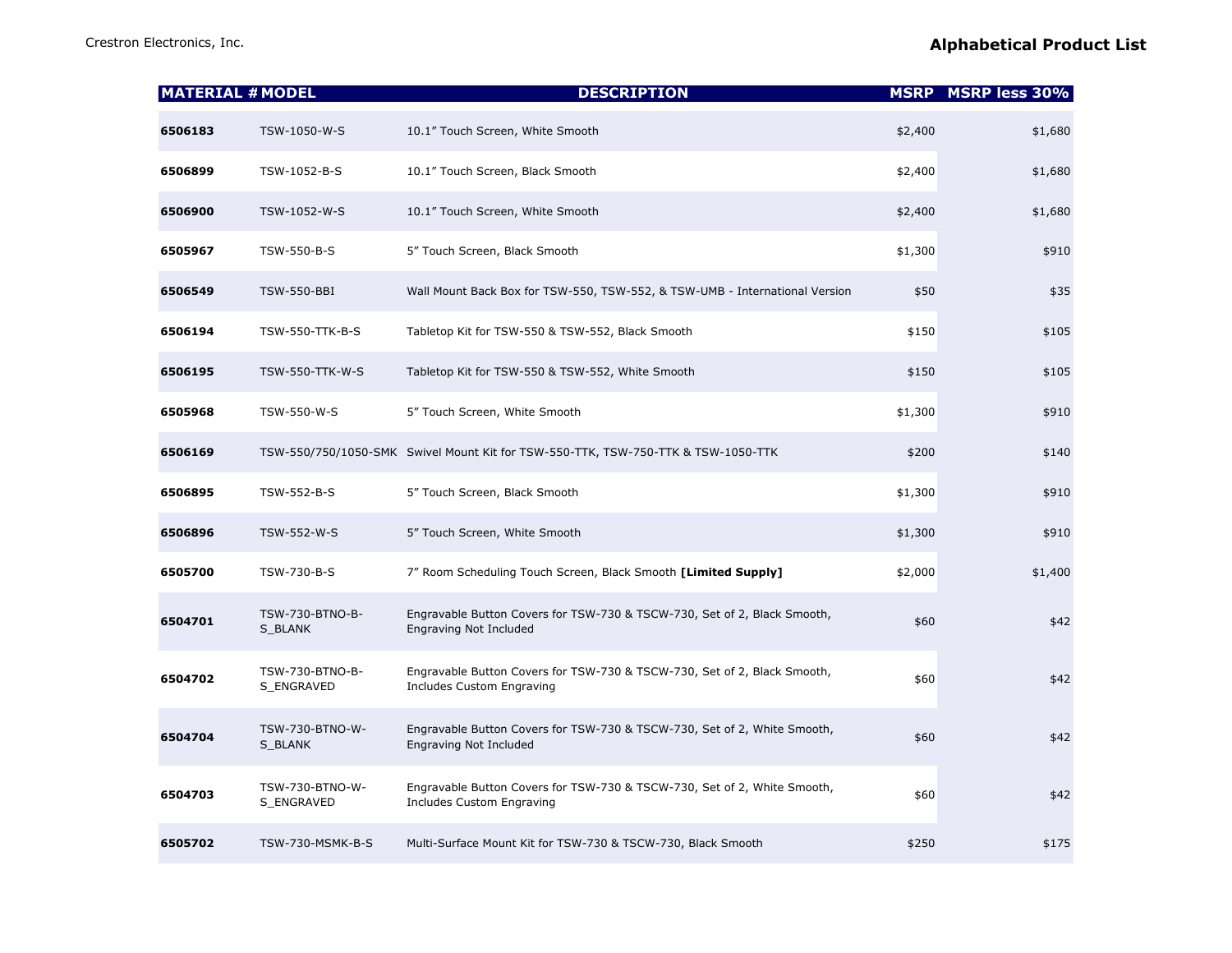| <b>MATERIAL # MODEL</b> |                     | <b>DESCRIPTION</b>                                                                                                                                              |         | <b>MSRP MSRP less 30%</b> |
|-------------------------|---------------------|-----------------------------------------------------------------------------------------------------------------------------------------------------------------|---------|---------------------------|
| 6505703                 | TSW-730-MSMK-W-S    | Multi-Surface Mount Kit for TSW-730 & TSCW-730, White Smooth                                                                                                    | \$250   | \$175                     |
| 6506051                 | TSW-730-TTK-B-S     | Tabletop Kit for TSW-730 & TSCW-730, Black Smooth                                                                                                               | \$250   | \$175                     |
| 6506055                 | TSW-730-TTK-W-S     | Tabletop Kit for TSW-730 & TSCW-730, White Smooth                                                                                                               | \$250   | \$175                     |
| 6505701                 | TSW-730-W-S         | 7" Room Scheduling Touch Screen, White Smooth [Limited Supply]                                                                                                  | \$2,000 | \$1,400                   |
| 6507092                 | TSW-732-B-S         | 7" Room Scheduling Touch Screen, Black Smooth                                                                                                                   | \$2,000 | \$1,400                   |
| 6507093                 | TSW-732-W-S         | 7" Room Scheduling Touch Screen, White Smooth                                                                                                                   | \$2,000 | \$1,400                   |
| 6505654                 | TSW-750-B-S         | 7" Touch Screen, Black Smooth                                                                                                                                   | \$1,400 | \$980                     |
| 6506931                 | TSW-750-RMB-1       | Retrofit Mounting Bracket - Converts APAD, CT/LC-1000, or TPS-2000L to TSW-<br>750 or TSW-752                                                                   | \$70    | \$49                      |
| 6506932                 | TSW-750-RMB-2       | Retrofit Mounting Bracket - Converts TPS-4L to TSW-750 or TSW-752                                                                                               | \$70    | \$49                      |
| 6506065                 | TSW-750-TTK-B-S     | Tabletop Kit for TSW-750 & TSW-752, Black Smooth                                                                                                                | \$200   | \$140                     |
| 6506064                 | TSW-750-TTK-W-S     | Tabletop Kit for TSW-750 & TSW-752, White Smooth                                                                                                                | \$200   | \$140                     |
| 6505655                 | TSW-750-W-S         | 7" Touch Screen, White Smooth                                                                                                                                   | \$1,400 | \$980                     |
| 6507397                 | TSW-752-B-DMPS3_PAK | 7" Touch Screen Package for .AV Framework™ Based Systems, Black; Includes:<br>TSW-752-B-S, TSW-750-TTK-B-S, & Preloaded DMPS3 .AV Framework Project<br>Software | \$1,800 | \$1,260                   |
| 6506897                 | TSW-752-B-S         | 7" Touch Screen, Black Smooth                                                                                                                                   | \$1,600 | \$1,120                   |
| 6506898                 | TSW-752-W-S         | 7" Touch Screen, White Smooth                                                                                                                                   | \$1,600 | \$1,120                   |
| 6506912                 | <b>TSW-UMB</b>      | Universal Mounting Bracket for Touch Screens & Wall Docks                                                                                                       | \$40    | \$28                      |
| 6506911                 | TSW-UMB-PMK         | Pre-Construction Mounting Kit for TSW-UMB                                                                                                                       | \$30    | \$21                      |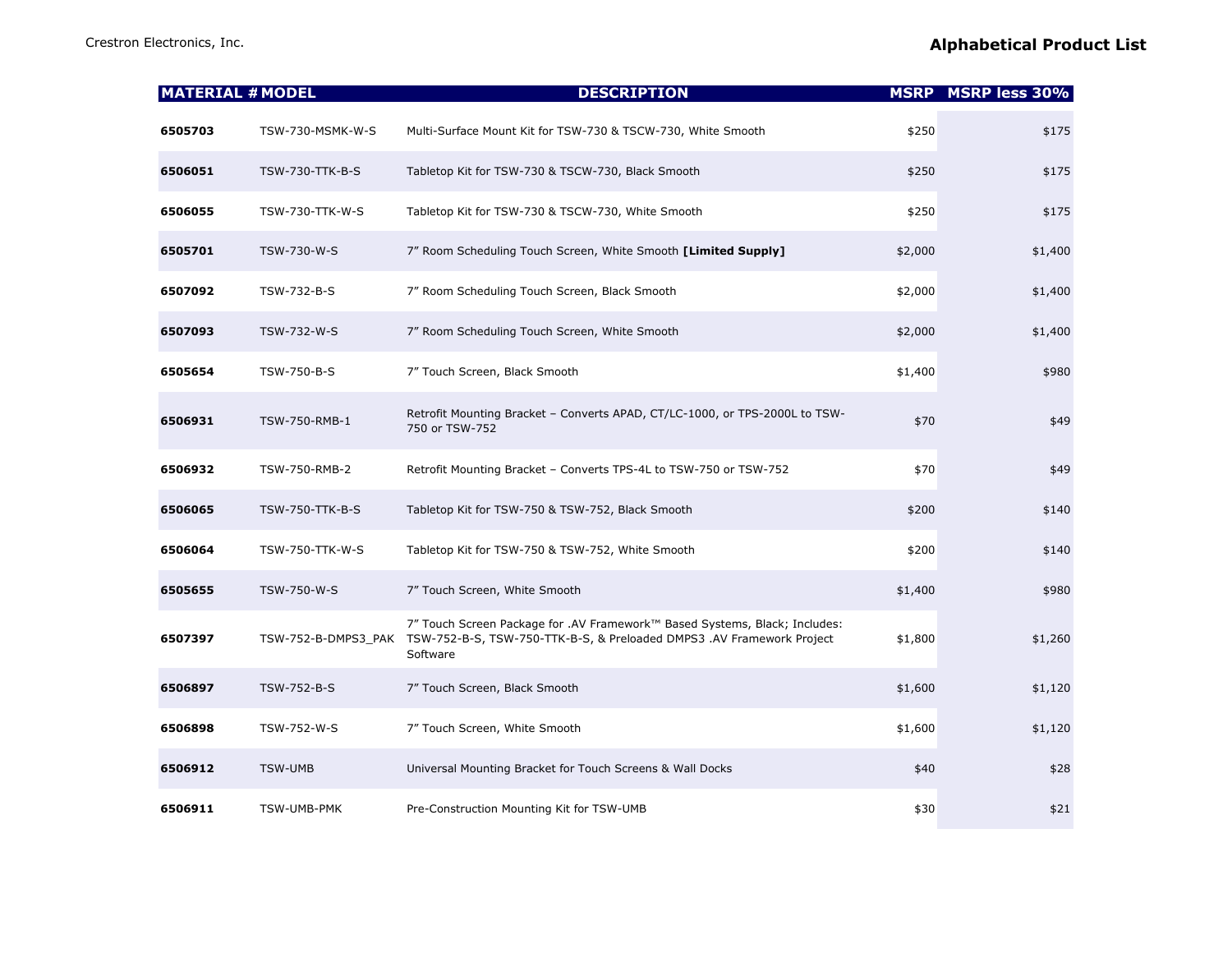|         | <b>MATERIAL # MODEL</b> | <b>DESCRIPTION</b>                                                                                                |          | <b>MSRP MSRP less 30%</b> |
|---------|-------------------------|-------------------------------------------------------------------------------------------------------------------|----------|---------------------------|
| 6506614 | DMPS3-200-C             | 3-Series® DigitalMedia™ Presentation System 200                                                                   | \$7,400  | \$5,180                   |
| 6506615 | DMPS3-300-C             | 3-Series® DigitalMedia™ Presentation System 300                                                                   | \$8,400  | \$5,880                   |
| 6506616 | DMPS3-300-C-AEC         | 3-Series® DigitalMedia™ Presentation System 300 w/Audio Conferencing<br>Interface                                 | \$10,400 | \$7,280                   |
| 6507978 | DMPS3-4K-100-C          | 3-Series® 4K DigitalMedia™ Presentation System 100                                                                | \$4,000  | \$2,800                   |
| 6507090 | DMPS3-4K-150-C          | 3-Series® 4K DigitalMedia™ Presentation System 150                                                                | \$5,000  | \$3,500                   |
| 6507980 | DMPS3-4K-50             | 3-Series® 4K DigitalMedia™ Presentation System 50                                                                 | \$3,000  | \$2,100                   |
| 6504544 | IC-200-CSWP-P_PAK       | IntelliClass™ Classroom AV System Package - Ceiling Speakers, Wall Projector<br>Mount, 2 Sources [Limited Supply] | \$3,800  | \$2,660                   |
| 6504545 | IC-200-WSP-P_PAK        | IntelliClass™ Classroom AV System Package - Wall Speakers & Projector Mount,<br>2 Sources [Limited Supply]        | \$3,800  | \$2,660                   |
| 6504547 | IC-300-CSWP-P_PAK       | IntelliClass™ Classroom AV System Package — Ceiling Speakers, Wall Projector<br>Mount, 3 Sources [Limited Supply] | \$4,000  | \$2,800                   |
| 6504548 | IC-300-WSP-P_PAK        | IntelliClass™ Classroom AV System Package - Wall Speakers & Projector Mount,<br>3 Sources [Limited Supply]        | \$4,000  | \$2,800                   |
| 6504550 | IC-400-CSWP-P_PAK       | IntelliClass™ Classroom AV System Package — Ceiling Speakers, Wall Projector<br>Mount, 4 Sources [Limited Supply] | \$4,400  | \$3,080                   |
| 6504551 | IC-400-WSP-P_PAK        | IntelliClass™ Classroom AV System Package - Wall Speakers & Projector Mount,<br>4 Sources [Limited Supply]        | \$4,400  | \$3,080                   |
| 6503723 | MP-AMP30                | Media Presentation Audio Amplifier                                                                                | \$300    | \$210                     |
| 6505713 | MP-AMP40-100V           | Media Presentation Audio Amplifier, 100 Volt                                                                      | \$550    | \$385                     |
| 6505712 | MP-AMP40-70V            | Media Presentation Audio Amplifier, 70 Volt                                                                       | \$550    | \$385                     |
| 6502281 | $MP-B10-B-T$            | Media Presentation Button Panel B10, Black                                                                        | \$450    | \$315                     |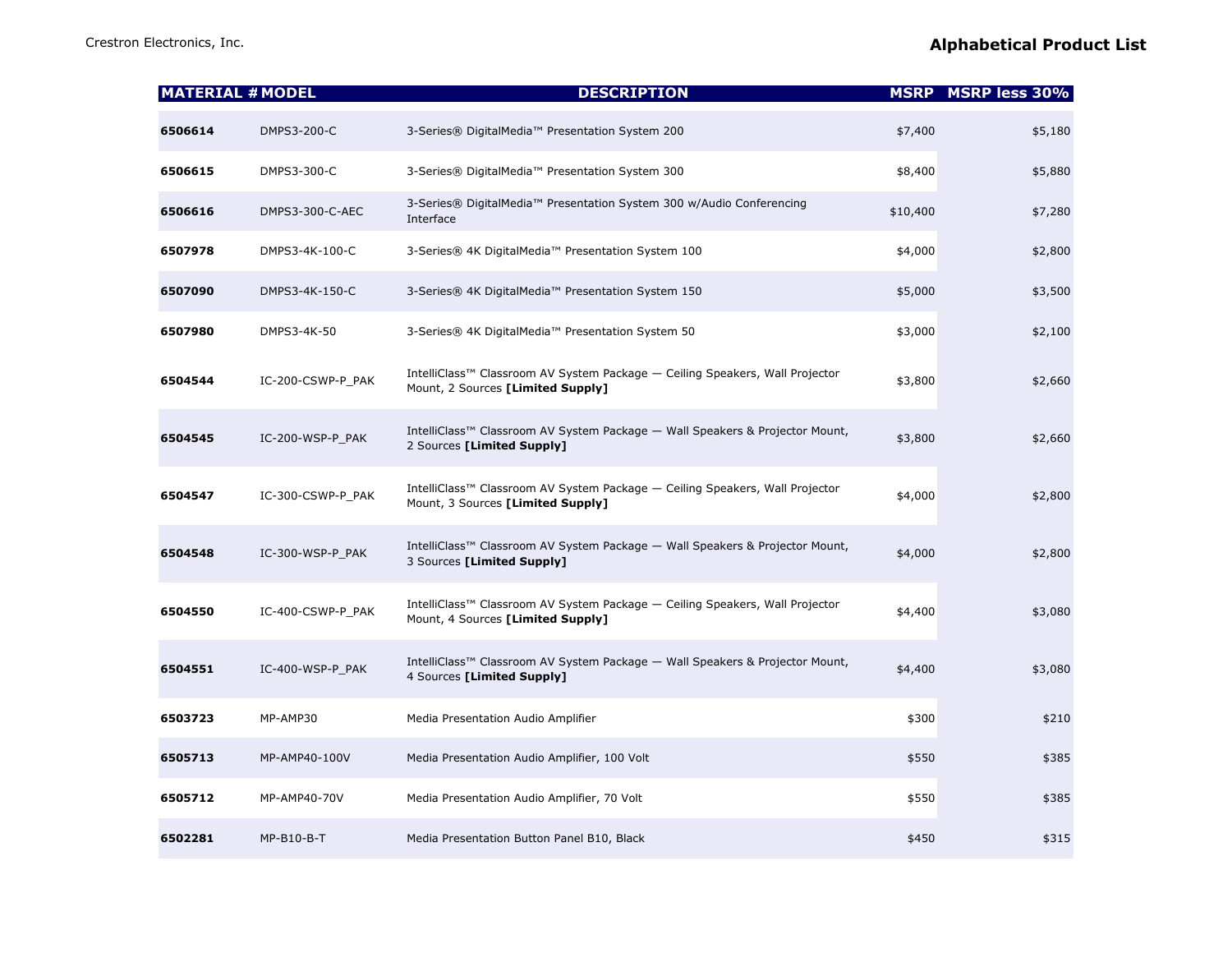| <b>MATERIAL # MODEL</b> |                   | <b>DESCRIPTION</b>                                                                               |       | <b>MSRP</b> MSRP less 30% |
|-------------------------|-------------------|--------------------------------------------------------------------------------------------------|-------|---------------------------|
| 6502435                 | MP-B10-W          | Media Presentation Button Panel B10, White                                                       | \$450 | \$315                     |
| 6502282                 | MP-B20-B-T        | Media Presentation Button Panel B20, Black                                                       | \$500 | \$350                     |
| 6502436                 | <b>MP-B20-W</b>   | Media Presentation Button Panel B20, White                                                       | \$500 | \$350                     |
| 6504331                 | MP-WP100-A        | Media Presentation Wall Plate - RCA Composite Video w/RCA Stereo Audio,<br>Almond                | \$90  | \$63                      |
| 6503174                 | MP-WP100-B        | Media Presentation Wall Plate - RCA Composite Video w/RCA Stereo Audio, Black                    | \$90  | \$63                      |
| 6503358                 | MP-WP100-W        | Media Presentation Wall Plate - RCA Composite Video w/RCA Stereo Audio, White                    | \$90  | \$63                      |
| 6504332                 | MP-WP110-A        | Media Presentation Wall Plate - Mini-DIN S-Video w/RCA Stereo Audio, Almond                      | \$90  | \$63                      |
| 6503175                 | MP-WP110-B        | Media Presentation Wall Plate - Mini-DIN S-Video w/RCA Stereo Audio, Black                       | \$90  | \$63                      |
| 6503379                 | MP-WP110-W        | Media Presentation Wall Plate - Mini-DIN S-Video w/RCA Stereo Audio, White                       | \$90  | \$63                      |
| 6504333                 | MP-WP120-A        | Media Presentation Wall Plate - RCA Component Video w/RCA Stereo Audio,<br>Almond                | \$90  | \$63                      |
| 6503176                 | MP-WP120-B        | Media Presentation Wall Plate - RCA Component Video w/RCA Stereo Audio, Black                    | \$90  | \$63                      |
| 6503380                 | MP-WP120-W        | Media Presentation Wall Plate - RCA Component Video w/RCA Stereo Audio, White                    | \$90  | \$63                      |
| 6504334                 | <b>MP-WP125-A</b> | Media Presentation Wall Plate - RCA Component & Composite Video w/2x RCA<br>Stereo Audio, Almond | \$120 | \$84                      |
| 6503177                 | MP-WP125-B        | Media Presentation Wall Plate - RCA Component & Composite Video w/2x RCA<br>Stereo Audio, Black  | \$120 | \$84                      |
| 6503381                 | MP-WP125-W        | Media Presentation Wall Plate - RCA Component & Composite Video w/2x RCA<br>Stereo Audio, White  | \$120 | \$84                      |
| 6504335                 | MP-WP130-A        | Media Presentation Wall Plate - DB15HD Computer VGA w/Mini-TRS Stereo Audio,<br>Bulkhead, Almond | \$90  | \$63                      |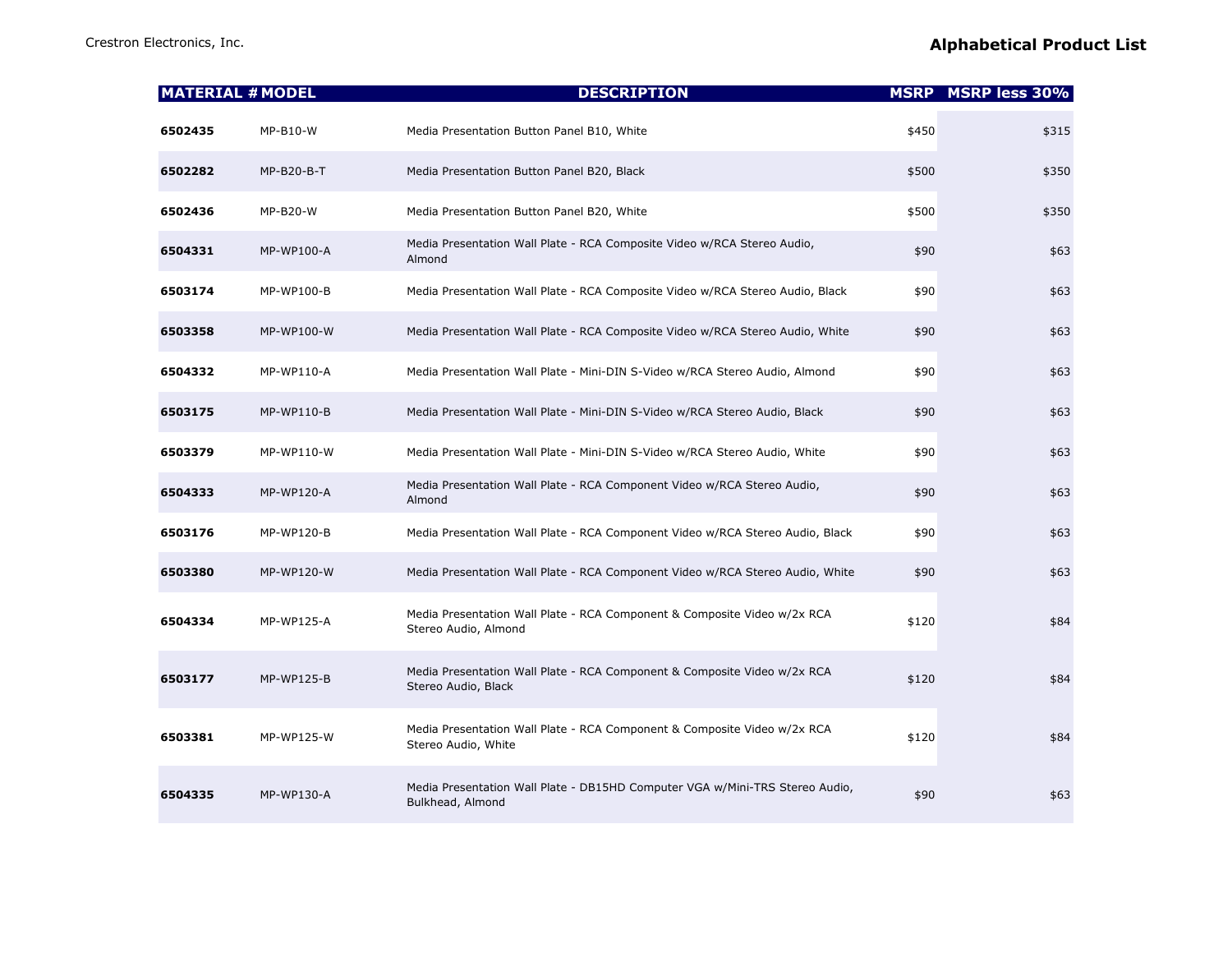|         | <b>MATERIAL # MODEL</b> | <b>DESCRIPTION</b>                                                                               |       | <b>MSRP</b> MSRP less 30% |
|---------|-------------------------|--------------------------------------------------------------------------------------------------|-------|---------------------------|
| 6503178 | MP-WP130-B              | Media Presentation Wall Plate - DB15HD Computer VGA w/Mini-TRS Stereo Audio,<br>Bulkhead, Black  | \$90  | \$63                      |
| 6503382 | MP-WP130-W              | Media Presentation Wall Plate - DB15HD Computer VGA w/Mini-TRS Stereo Audio,<br>Bulkhead, White  | \$90  | \$63                      |
| 6504311 | MP-WP131-A              | Media Presentation Wall Plate - DB15HD Computer VGA w/Mini-TRS Stereo Audio,<br>Breakout, Almond | \$90  | \$63                      |
| 6503179 | MP-WP131-B              | Media Presentation Wall Plate - DB15HD Computer VGA w/Mini-TRS Stereo Audio,<br>Breakout, Black  | \$90  | \$63                      |
| 6503383 | MP-WP131-W              | Media Presentation Wall Plate - DB15HD Computer VGA w/Mini-TRS Stereo Audio,<br>Breakout, White  | \$90  | \$63                      |
| 6504312 | MP-WP140-A              | Media Presentation Wall Plate - DVI-I w/Mini-TRS Stereo Audio, Almond                            | \$150 | \$105                     |
| 6503180 | MP-WP140-B              | Media Presentation Wall Plate - DVI-I w/Mini-TRS Stereo Audio, Black                             | \$150 | \$105                     |
| 6503384 | MP-WP140-W              | Media Presentation Wall Plate - DVI-I w/Mini-TRS Stereo Audio, White                             | \$150 | \$105                     |
| 6504313 | MP-WP150-A              | Media Presentation Wall Plate - HDMI® w/Mini-TRS Stereo Audio, Almond                            | \$150 | \$105                     |
| 6503181 | MP-WP150-B              | Media Presentation Wall Plate - HDMI® w/Mini-TRS Stereo Audio, Black                             | \$150 | \$105                     |
| 6503385 | MP-WP150-W              | Media Presentation Wall Plate - HDMI® w/Mini-TRS Stereo Audio, White                             | \$150 | \$105                     |
| 6504314 | MP-WP152-A              | Media Presentation Wall Plate - HDMI®, Almond                                                    | \$120 | \$84                      |
| 6503183 | MP-WP152-B              | Media Presentation Wall Plate - HDMI®, Black                                                     | \$120 | \$84                      |
| 6503386 | MP-WP152-W              | Media Presentation Wall Plate - HDMI®, White                                                     | \$120 | \$84                      |
| 6504315 | MP-WP160-A              | Media Presentation Wall Plate - DisplayPort w/Mini-TRS Stereo Audio, Almond                      | \$150 | \$105                     |
| 6503184 | <b>MP-WP160-B</b>       | Media Presentation Wall Plate - DisplayPort w/Mini-TRS Stereo Audio, Black                       | \$150 | \$105                     |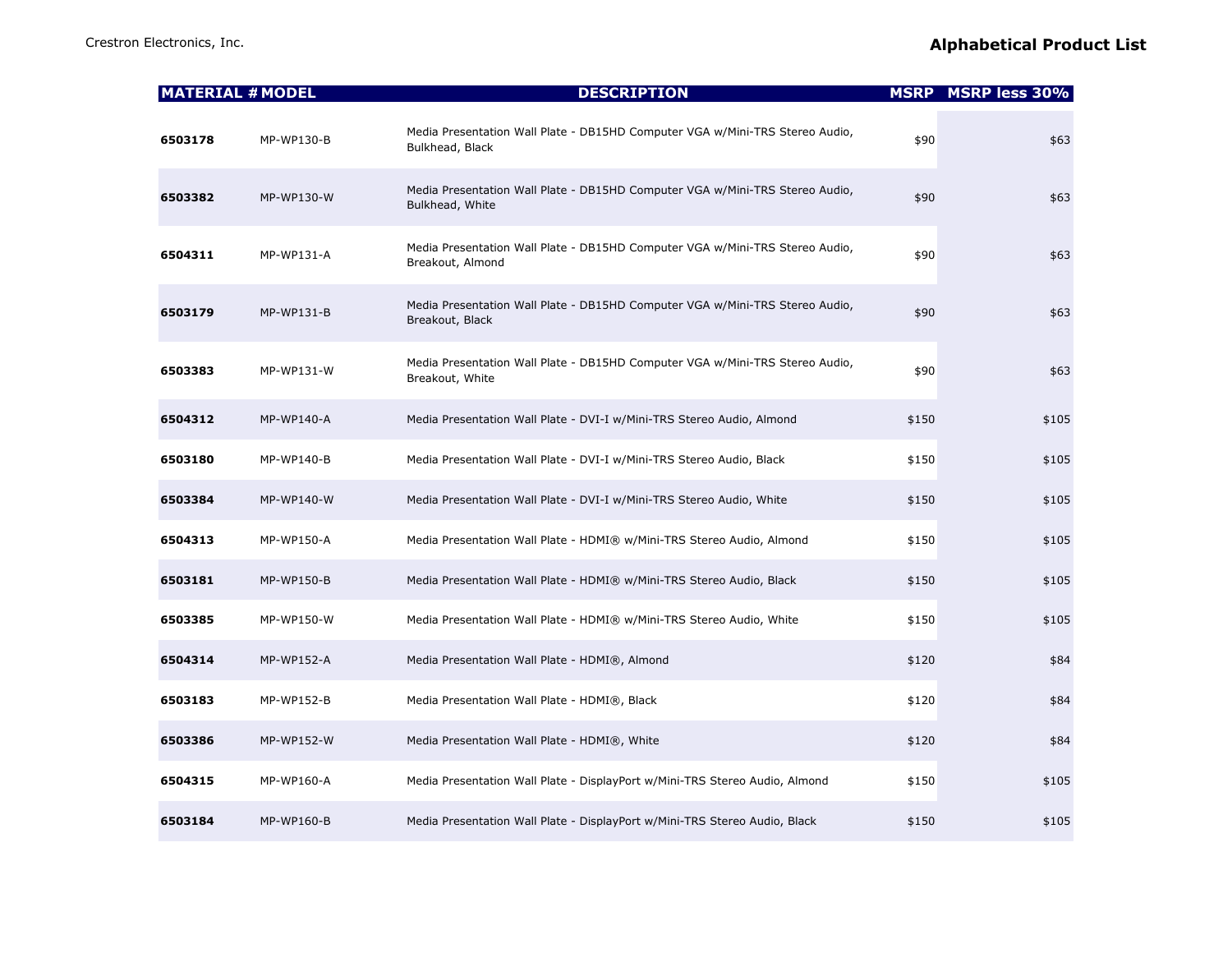|         | <b>MATERIAL # MODEL</b> | <b>DESCRIPTION</b>                                                         |       | <b>MSRP MSRP less 30%</b> |
|---------|-------------------------|----------------------------------------------------------------------------|-------|---------------------------|
| 6503387 | MP-WP160-W              | Media Presentation Wall Plate - DisplayPort w/Mini-TRS Stereo Audio, White | \$150 | \$105                     |
| 6504316 | MP-WP162-A              | Media Presentation Wall Plate - DisplayPort, Almond                        | \$120 | \$84                      |
| 6503185 | MP-WP162-B              | Media Presentation Wall Plate - DisplayPort, Black                         | \$120 | \$84                      |
| 6503388 | MP-WP162-W              | Media Presentation Wall Plate - DisplayPort, White                         | \$120 | \$84                      |
| 6504317 | MP-WP180-A              | Media Presentation Wall Plate - QuickMedia®, Almond [Limited Supply]       | \$80  | \$56                      |
| 6503186 | MP-WP180-B              | Media Presentation Wall Plate - QuickMedia®, Black [Limited Supply]        | \$80  | \$56                      |
| 6503389 | MP-WP180-W              | Media Presentation Wall Plate - QuickMedia®, White [Limited Supply]        | \$80  | \$56                      |
| 6504297 | MP-WP181-C-A            | Media Presentation Wall Plate - Crestron DigitalMedia 8G+™, Almond         | \$80  | \$56                      |
| 6504296 | MP-WP181-C-B            | Media Presentation Wall Plate - Crestron DigitalMedia 8G+™, Black          | \$80  | \$56                      |
| 6504295 | MP-WP181-C-W            | Media Presentation Wall Plate - Crestron DigitalMedia 8G+™, White          | \$80  | \$56                      |
| 6505202 | MP-WP183-A              | Media Presentation Wall Plate - Ethernet, Almond                           | \$80  | \$56                      |
| 6505203 | MP-WP183-B              | Media Presentation Wall Plate - Ethernet, Black                            | \$80  | \$56                      |
| 6505204 | MP-WP183-W              | Media Presentation Wall Plate - Ethernet, White                            | \$80  | \$56                      |
| 6504318 | MP-WP185-A              | Media Presentation Wall Plate - DigitalMedia™ CAT, Almond [Limited Supply] | \$80  | \$56                      |
| 6503423 | MP-WP185-B              | Media Presentation Wall Plate - DigitalMedia™ CAT, Black [Limited Supply]  | \$80  | \$56                      |
| 6503424 | MP-WP185-W              | Media Presentation Wall Plate - DigitalMedia™ CAT, White [Limited Supply]  | \$80  | \$56                      |
| 6504329 | MP-WP186-A              | Media Presentation Wall Plate - DigitalMedia™ Fiber, Almond                | \$80  | \$56                      |
| 6503187 | MP-WP186-B              | Media Presentation Wall Plate - DigitalMedia™ Fiber, Black                 | \$80  | \$56                      |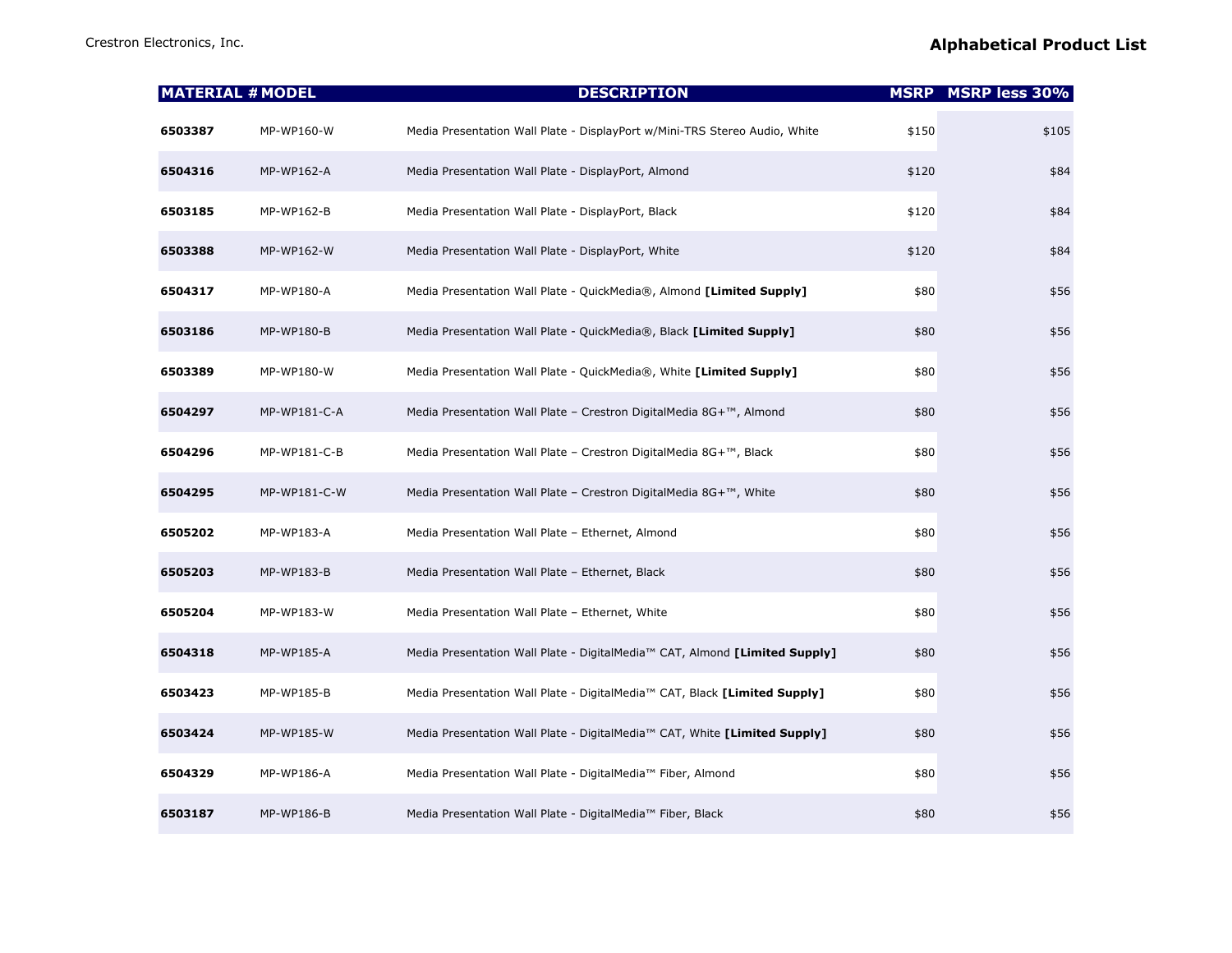|         | <b>MATERIAL # MODEL</b> | <b>DESCRIPTION</b>                                                                                                                                               |         | <b>MSRP</b> MSRP less 30% |
|---------|-------------------------|------------------------------------------------------------------------------------------------------------------------------------------------------------------|---------|---------------------------|
| 6503390 | MP-WP186-W              | Media Presentation Wall Plate - DigitalMedia™ Fiber, White                                                                                                       | \$80    | \$56                      |
| 6504294 | MP-WP187-S-A            | Media Presentation Wall Plate - Crestron DigitalMedia 8G™ Fiber, Almond                                                                                          | \$80    | \$56                      |
| 6504293 | MP-WP187-S-B            | Media Presentation Wall Plate - Crestron DigitalMedia 8G™ Fiber, Black                                                                                           | \$80    | \$56                      |
| 6504292 | <b>MP-WP187-S-W</b>     | Media Presentation Wall Plate - Crestron DigitalMedia 8G™ Fiber, White                                                                                           | \$80    | \$56                      |
| 6504330 | <b>MP-WP190-A</b>       | Media Presentation Wall Plate - Cresnet®, Almond                                                                                                                 | \$60    | \$42                      |
| 6503188 | MP-WP190-B              | Media Presentation Wall Plate - Cresnet®, Black                                                                                                                  | \$60    | \$42                      |
| 6503391 | MP-WP190-W              | Media Presentation Wall Plate - Cresnet®, White                                                                                                                  | \$60    | \$42                      |
| 6502283 | MPC-M10-B-T             | Media Presentation Controller <sup>™</sup> M10 - 10 buttons & volume control; 1 RS-232, 1<br>IR, 4 input, 2 relay; black, textured; includes PW-2407RU           | \$1,090 | \$763                     |
| 6502437 | MPC-M10-W               | Media Presentation Controller™ M10 - 10 buttons & volume control; 1 RS-232, 1<br>IR, 4 input, 2 relay; white; includes PW-2407RU                                 | \$1,090 | \$763                     |
| 6502284 | <b>MPC-M20-B-T</b>      | Media Presentation Controller <sup>™</sup> M20 - 15 buttons, nav pad, & volume control; 1<br>RS-232, 1 IR, 4 input, 2 relay; black, textured; includes PW-2407RU | \$1,490 | \$1,043                   |
| 6502438 | MPC-M20-W               | Media Presentation Controller <sup>™</sup> M20 - 15 buttons, nav pad, & volume control; 1<br>RS-232, 1 IR, 4 input, 2 relay; white; includes PW-2407RU           | \$1,490 | \$1,043                   |
| 6502285 | MPC-M25-B-T             | Media Presentation Controller <sup>™</sup> M25 - 15 buttons, nav pad, & volume control; 2<br>RS-232, 2 IR, 4 input, 6 relay; black, textured; includes PW-2407RU | \$1,920 | \$1,344                   |
| 6502449 | <b>MPC-M25-W</b>        | Media Presentation Controller <sup>™</sup> M25 - 15 buttons, nav pad, & volume control; 2<br>RS-232, 2 IR, 4 input, 6 relay; white; includes PW-2407RU           | \$1,920 | \$1,344                   |
| 6503844 | MPC-M5-B-T              | Media Presentation Controller M5, Black; requires PWE-4803RU or equivalent PoE<br>power source                                                                   | \$650   | \$455                     |
| 6503843 | MPC-M5-W                | Media Presentation Controller M5, White; requires PWE-4803RU or equivalent PoE<br>power source                                                                   | \$650   | \$455                     |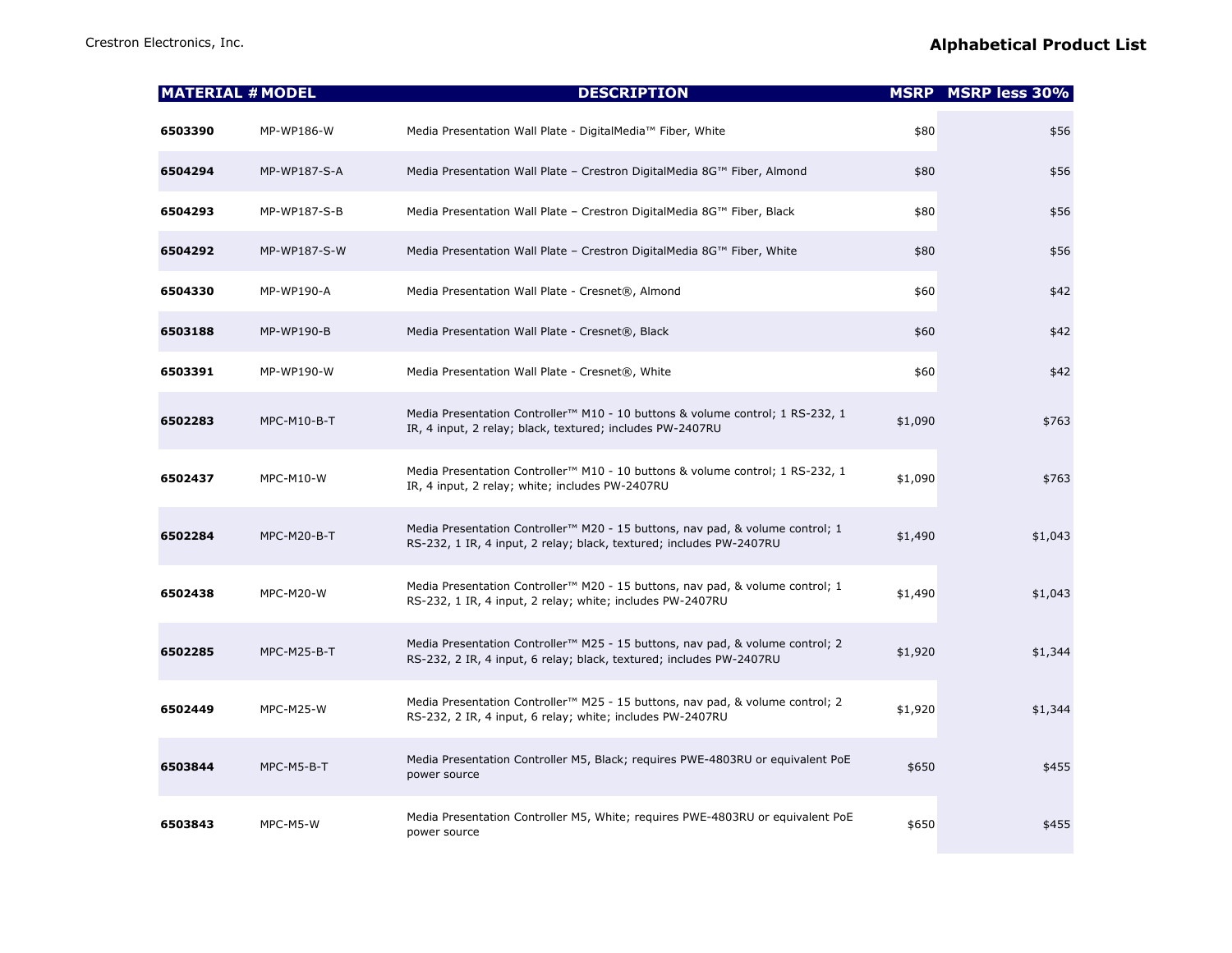|         | <b>MATERIAL # MODEL</b> | <b>DESCRIPTION</b>                                                                                                                                             |         | <b>MSRP</b> MSRP less 30% |
|---------|-------------------------|----------------------------------------------------------------------------------------------------------------------------------------------------------------|---------|---------------------------|
| 6503199 | <b>MPC-M50-B-T</b>      | Media Presentation Controller M50, black - LCD Display, 16 buttons, & volume<br>control; 2 RS-232, 2 IR, 4 input, 6 relay; includes PW-2407RU [Limited Supply] | \$2,100 | \$1,470                   |
| 6503197 | <b>MPC-M50-W</b>        | Media Presentation Controller M50, white - LCD Display, 16 buttons, & volume<br>control; 2 RS-232, 2 IR, 4 input, 6 relay; includes PW-2407RU [Limited Supply] | \$2,100 | \$1,470                   |
| 6504223 | MPI-WP100-120           | Media Presentation Wall Plate - International Version - RCA Composite Video<br>w/RCA Stereo Audio, White                                                       | \$90    | \$63                      |
| 6504240 | MPI-WP100-122           | Media Presentation Wall Plate - International Version - RCA Composite Video<br>w/RCA Stereo Audio, Anthracite                                                  | \$90    | \$63                      |
| 6504225 | MPI-WP120-120           | Media Presentation Wall Plate - International Version - RCA Component Video<br>w/RCA Stereo Audio, White                                                       | \$90    | \$63                      |
| 6504242 | MPI-WP120-122           | Media Presentation Wall Plate - International Version - RCA Component Video<br>w/RCA Stereo Audio, Anthracite                                                  | \$90    | \$63                      |
| 6504227 | MPI-WP130-120           | Media Presentation Wall Plate - International Version - DB15HD Computer VGA<br>w/Mini-TRS Stereo Audio, Bulkhead, White                                        | \$90    | \$63                      |
| 6504244 | MPI-WP130-122           | Media Presentation Wall Plate - International Version - DB15HD Computer VGA<br>w/Mini-TRS Stereo Audio, Bulkhead, Anthracite                                   | \$90    | \$63                      |
| 6504224 | MPI-WP131-120           | Media Presentation Wall Plate - International Version - DB15HD Computer VGA<br>w/Mini-TRS Stereo Audio, Breakout, White                                        | \$90    | \$63                      |
| 6504246 | MPI-WP131-122           | Media Presentation Wall Plate - International Version - DB15HD Computer VGA<br>w/Mini-TRS Stereo Audio, Breakout, Anthracite                                   | \$90    | \$63                      |
| 6504226 | MPI-WP150-120           | Media Presentation Wall Plate - International Version - HDMI® w/Mini-TRS Stereo<br>Audio, White                                                                | \$150   | \$105                     |
| 6504241 | MPI-WP150-122           | Media Presentation Wall Plate - International Version - HDMI® w/Mini-TRS Stereo<br>Audio, Anthracite                                                           | \$150   | \$105                     |
| 6504228 | MPI-WP160-120           | Media Presentation Wall Plate - International Version - DisplayPort w/Mini-TRS<br>Stereo Audio, White                                                          | \$150   | \$105                     |